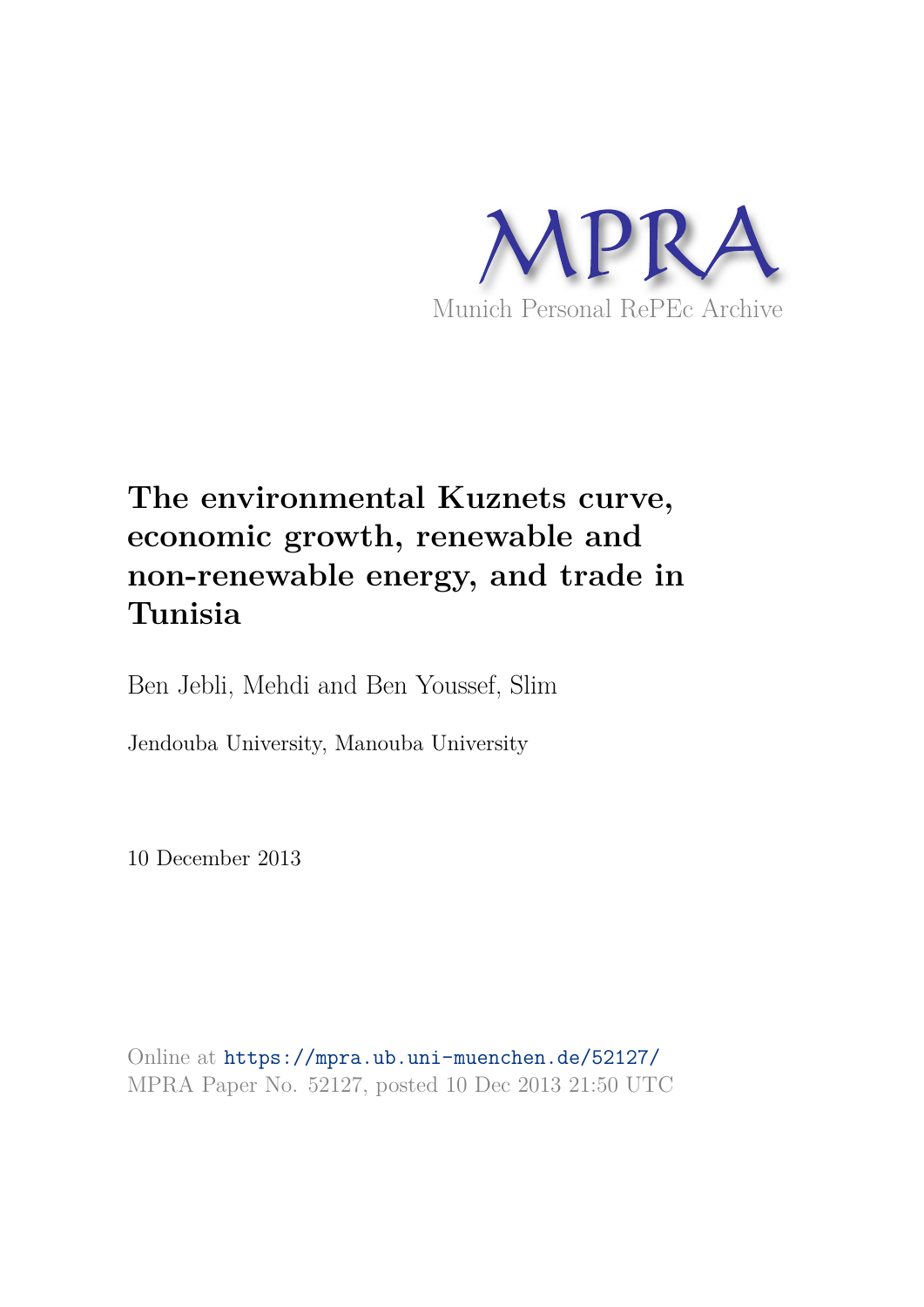## **The environmental Kuznets curve, economic growth, renewable and nonrenewable energy, and trade in Tunisia**

**Mehdi Ben Jebli** 

LAREQUAD & FSEGT, University of Tunis El Manar, Tunisia University of Jendouba, ISI du Kef, Tunisia benjebli.mehdi@gmail.com

**Slim Ben Youssef**<sup>∗</sup> LAREQUAD & FSEGT, University of Tunis El Manar, Tunisia Manouba University, ESC de Tunis, Tunisia slim.benyoussef@gnet.tn

First Version: December, 2013

**Abstract:** We use the autoregressive distributed lag (ARDL) bounds approach to cointegration in order to investigate the short and long-run relationship between per capita  $CO<sub>2</sub>$  emission, GDP, renewable and non-renewable energy consumption and trade openness for Tunisia during the period 1980-2009. The Fisher-statistic for cointegration is established when  $CO<sub>2</sub>$  emission is defined as a dependent variable. The stability of coefficients in the long and short-run is examined. Short-run Granger causality suggests that there is a one way causality relationship from economic growth and trade openness (exports and imports) to emissions, whereas there is no causality running from renewable and non-renewable energy consumption to emissions. The results from the long-run relationship suggest that nonrenewable energy consumption contributes positively in explaining  $CO<sub>2</sub>$  emission (for both models), whereas renewable energy affects  $CO<sub>2</sub>$  emission negatively (for the model with exports). The contribution of trade openness is positive and statistically significant in the long-run. The Environmental Kuznets Curve (EKC) that assumes an inverted U-shaped relationship between per capita  $CO<sub>2</sub>$  emissions and output is not supported in the long-run. This means that Tunisia has not yet reached the required level of per capita GDP to get an inverted U-shaped EKC.

**Keywords:** Environmental Kuznets Curve; Renewable and non-renewable energy; Trade openness; Autoregressive distributed lag; Tunisia.

## **JEL Classification:** C22, F14, Q42, Q43, Q54

### **1. Introduction**

To our knowledge, there is no cross-sectional study that has addressed the causal relationship between environmental pollution, renewable and non-renewable energy consumption, and trade openness. This study tries to test the validity of the so-called Environmental Kuznets Curve (EKC) hypothesis for the case of Tunisia. We will evaluate the impact of per capita real GDP, per capita renewable and non-renewable energy consumption, and per capita trade openness on per capita  $CO<sub>2</sub>$  emission in Tunisia.

 $\overline{a}$ 

<sup>∗</sup> Corresponding author.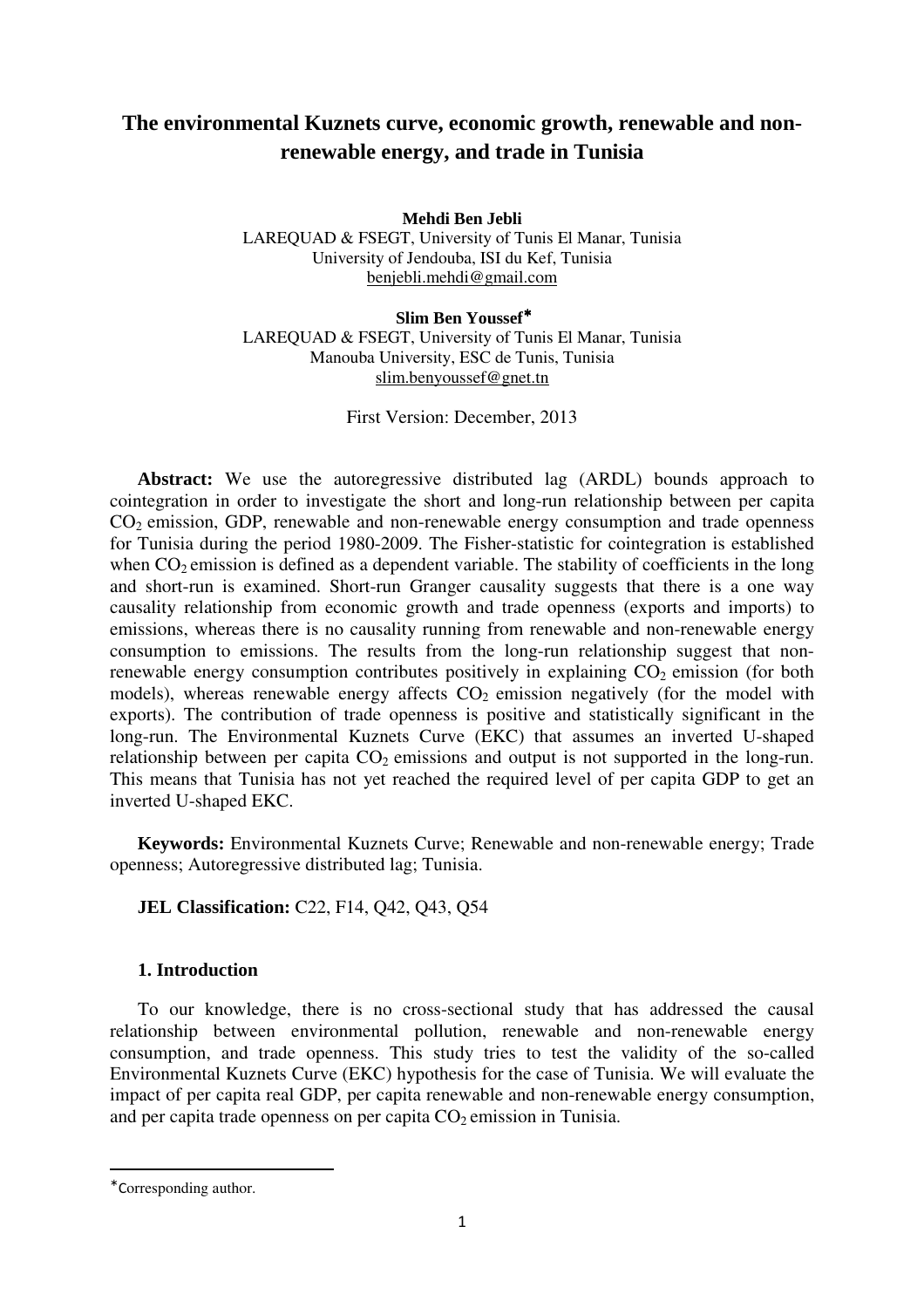Several econometric studies focuses on the dynamic linkages between emissions of  $CO<sub>2</sub>$ , energy consumption and economic growth (e.g. Ang 2007, 2008; Ozturk and Acaravci 2010; Soytas et *al*. 2007). Other recent papers reveal that trade openness is one of the most important factors that may affect pollution emissions in the short and long-run links through the energy used for production. However, they incorporate trade openness (exports plus imports) in the environmental specification model (e.g. Halicioglu 2009; Jayanthakumaran *et al*. 2012). Our paper differs from the existing literature by the fact that we try to examine how renewable and non-renewable energy consumption and trade can affect polluting emissions. In fact, we use the same approach employed in the previous studies with a multivariate framework. However, in our study we separate energy in per capita renewable and nonrenewable energy. The trade openness is considered as a supplementary variable to the dynamic nexus.

In order to protect the environment and to save the Earth's biosphere from pollution, it's necessary to reduce  $CO<sub>2</sub>$  emissions to prevent predictable disasters. According to the World Bank (2011), Tunisia recorded an annual average of 11403.5 tons metrics for the whole period 1960-2008. The highest level of emissions is 25012.6 tons metrics in 2008 and the lowest level is 1727.2 tons metrics in 1960. Some recent empirical papers study the causal relationship between  $CO<sub>2</sub>$  emissions, energy consumption and economic growth for the Tunisian case. Fodha and Zaghdoud (2010) study the causal links between environmental indicators  $(CO_2, SO_2)$  and economic growth for Tunisia, using cointegration analysis. They come to the conclusion that more investment in pollution abatement expense and more severe emissions reduction policies will not hurt economic growth. Chebbi (2010) debates the long and short-run causal links between energy consumption, economic growth and  $CO<sub>2</sub>$  emissions for Tunisia over the period 1975-2005. The author concludes that prudent energy and environmental policies should distinguish the differences in the relationship between energy consumption and output growth by sector. Chebbi et *al.* (2011) use cointegration techniques to examine the causality between trade openness, economic growth and  $CO<sub>2</sub>$  emissions for Tunisia. They recommend that the direct effect of trade openness is positive on emissions both in the short and the long-run but the indirect effect is negative.

#### **2. Literature review**

There are several empirical studies that are completely devoted to test the validity of the EKC hypothesis for a single country and/or a balanced panel. These studies can be classified in two categories of empirical research. The first category is supposed to examine the dynamic relationship between economic growth and environmental pollutants (e.g. Akbostanci et *al.* 2009; Fodha and Zaghdoud 2010) or between economic growth, energy consumption and environmental pollutants (e.g. Ang 2007, Arouri et *al*. 2012). The second category is supposed to examine the dynamic relationship between economic growth, energy consumption, environmental pollutants and trade (e.g. Suri and Chapman 1998; Halicioglu 2009; Jayanthakumaran et *al*. 2012).

Concerning the first kind of literature, Ang (2007) studies the case of France over the annual period 1960-2000 by using cointegration and vector error-correction modeling techniques and his results provide the existence of a robust long-run relationship. The longrun relationship supports that economic growth exerts a causal influence on the growth of energy consumption and the growth of pollution. The results also provide that in the short-run there is a unidirectional causality running from growth of energy consumption to economic growth. Arouri et *al*. (2012) employ cointegration techniques to examine the relationship between carbon dioxide emissions, energy consumption, and real GDP for 12 Middle East and North African countries (MENA) over the period 1981–2005. They results reveal that, in the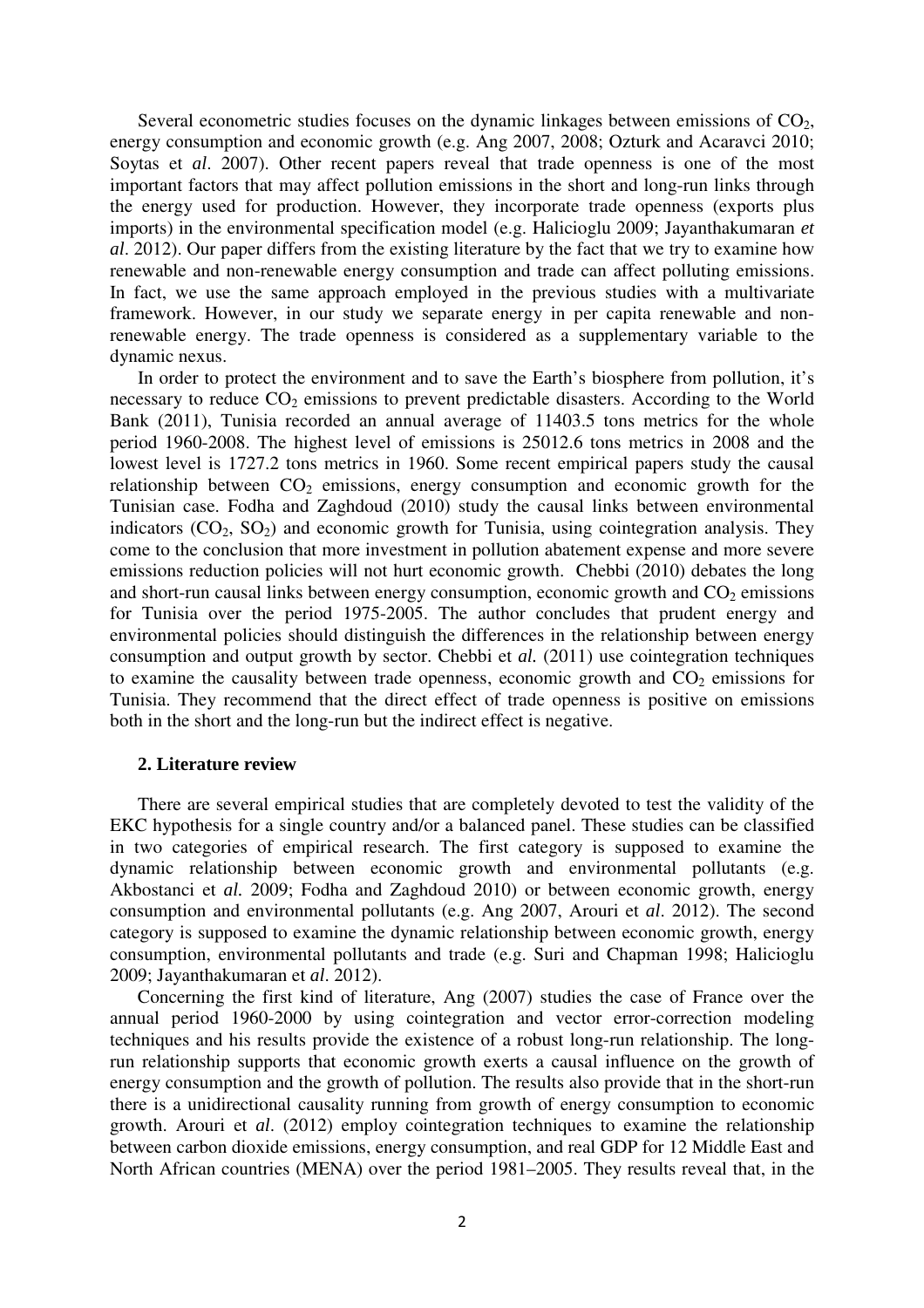long-run, energy consumption has a positive significant impact on  $CO<sub>2</sub>$  emissions. Also real GDP exhibits a quadratic relationship with  $CO<sub>2</sub>$  emissions for the region as a whole. The long-run elasticities of income and its square satisfy the EKC hypothesis in most studied countries. Emission reductions have been realized in the MENA region, even though the region exhibited economic growth over the period 1981–2005. In the case of Tunisia, Fodha and Zaghdoud (2010) investigate the relationship between economic growth and pollutant emissions  $(CO_2$  and  $SO_2$ ) over the annual period 1961-2004. They find that there is a long-run cointegration relationship between emissions of the two pollutants and GDP. They also conclude that an emission reduction policy and more investment in pollution abatement will not reduce the Tunisian's economic growth.

Concerning the second kind of literature, Halicioglu (2009) examine the causal relationship between carbon emissions, energy consumption, income, and trade in the case of Turkey by using the autoregressive distributed lag (ARDL) bounds testing to cointegration procedure. The results from the bounds indicate that there are two forms of long-run equilibrium. The first form is that carbon emissions are explained by energy consumption, income and trade, and the second form is that carbon emissions, energy consumption, and trade are determinants of income. From the first form which respects the EKC hypothesis, the empirical results suggest that income is the most significant variable followed by energy consumption and trade.

Our study differs from the existing literature by the fact that we try to test how economic growth, renewable and non-renewable energy consumption, and trade openness can affect pollutant emissions for the case of Tunisia. Practically, our model follows the same econometric specification developed by Halicioglu (2009) and Jayanthakumaran et *al*. (2012) with the difference that, in our model, trade openness distinguishes between real exports and real imports. By separating these two trade variables, we can know which of these variables contributes to  $CO<sub>2</sub>$  emissions, when renewable energy consumption is used for economic production.

The objectives of our empirical estimations are to investigate the dynamic causal relationship between variables and to examine how these variables are associated with the long-run equilibrium. In particular, the aim of this study is to test whether the environmental Kuznets curve relationship between per capita  $CO<sub>2</sub>$  emissions, real GDP, renewable and nonrenewable energy consumption and trade openness grips in the long-run or not. As mentioned in the previous studies, empirical specification includes foreign trade to reduce omitted variable bias (Jalil and Mahmud 2009). However, in our model we decompose the impact of trade openness in real exports and real imports in order to clarify which variable may affects environmental conditions. Thus, our empirical analysis uses ARDL techniques to check for long-run association between variables using two specification models: one with exports and one with imports. Our statistical analysis follows five steps: *i)* examines the stationary proprieties, *ii*) selects the optimal lag length order of the vector autoregressive (VAR) model, *iii*) tests the existence of the long-run relationship among variables through Wald test based on Fisher statistic, *iv)* establishes the direction causality between variables by using pairwise Granger causality tests, *v)* estimates the short and long-run parameters, and *vi)* tests the stability of the model.

#### **3. Data and methodology**

#### *3.1. Data and specification model*

The aim of this study is to investigate the causal linkages between environmental indicator (*E*), renewable and non-renewable energy consumption (*RE*, *NRE*), real GDP or output (*Y*)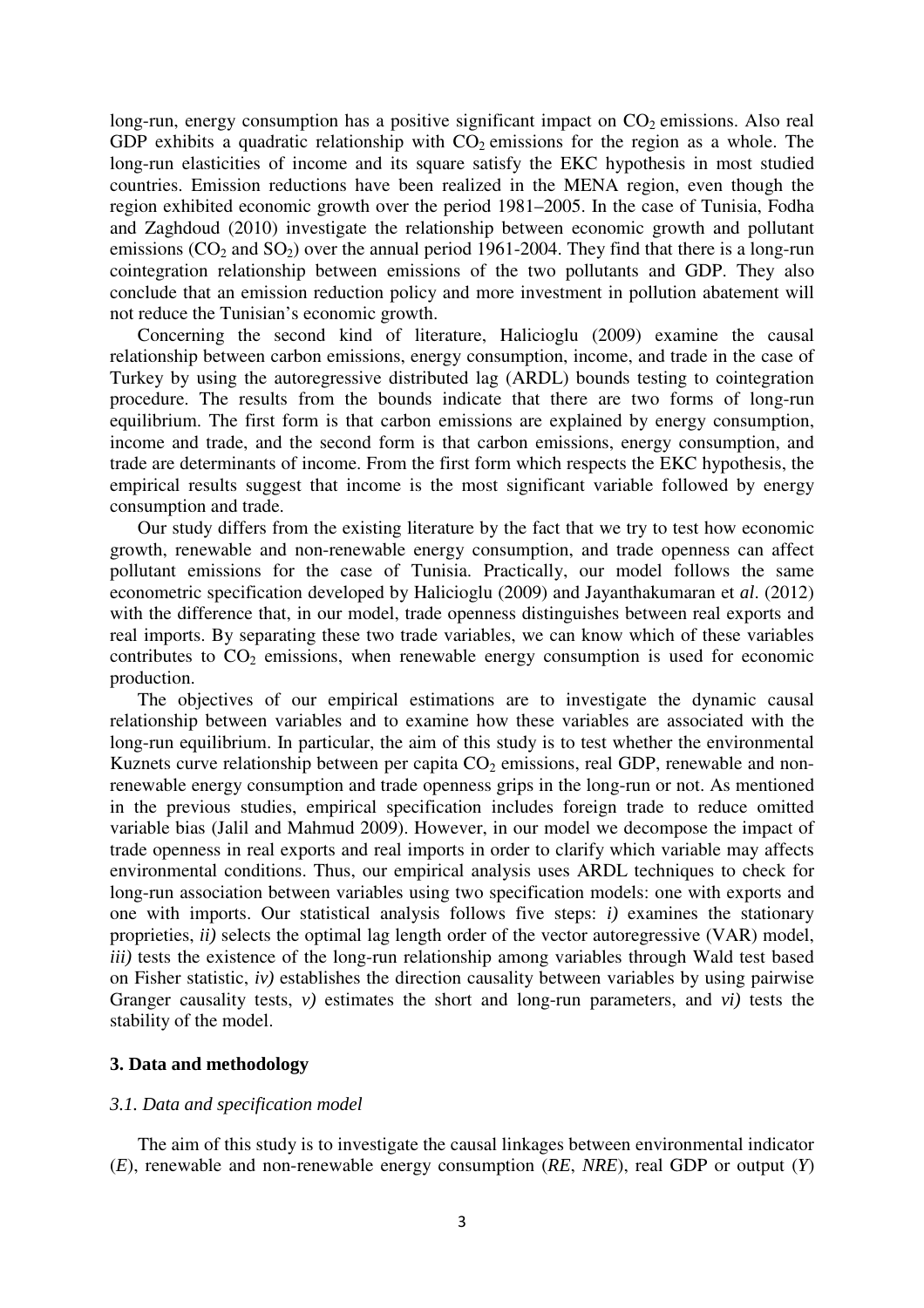and trade openness (*O*) for the case of Tunisia. Following the methodology developed by Ang (2007), Holicioglu (2009) and Jayanthakumaran et *al*. (2012) into a single multivariate framework, we develop a model based on the EKC hypothesis:

$$
E_t = f(Y_t, Y_t^2, RE_t, NRE_t, O_t)
$$
\n
$$
\tag{1}
$$

With respect to this methodology, the log linear quadratic EKC equation which is specified to examine the long-run relationship between these variables is given as follow:

$$
e_t = \alpha_0 + \alpha_1 y_t + \alpha_2 y_t^2 + \alpha_3 r e_t + \alpha_4 n r e_t + \alpha_5 o_t + \varepsilon_t
$$
\n<sup>(2)</sup>

where t,  $\alpha_0$ , and  $\varepsilon$  denote the time, the fixed country effect and the white noise stochastic disturbance term, respectively. The environmental indicator  $(e)$  is defined as the  $CO<sub>2</sub>$ emissions measured in metric tons per capita, output (*y*) indicates real GDP per capita measured in constant 2005 US dollars,  $(y^2)$  is the square of real GDP per capita,  $(re)$  indicates renewable energy consumption per capita defined as geothermal, solar, wind, tide and wave, biomass and waste, and hydroelectric power consumption measured in billion kilowatt hours. (*nre*) indicates non-renewable energy consumption per capita defined as the sum of oil, natural gas and coal measured in billion kilowatt hours. Data series on renewable and nonrenewable energy consumption are divided by population number to get the per capita unit. Trade openness variable  $(o)^{1}$  is defined as per capita real merchandise exports  $(ex)$  in US dollars or per capita real merchandise imports (*im*) in US dollars. These variables are transformed from the current value to the real one by dividing them by the consumer price index (pc), and then they are divided by the population number to get the per capita unit. The database is selected to get the maximum number of observations depending on the availability of data. Data on real GDP per capita,  $CO<sub>2</sub>$  emissions per capita, population, merchandise exports and merchandise imports from 1980 to 2009 are obtained from the World Bank (2013). Renewable and non-renewable energy data are obtained from the U.S. Energy Information Administration (2012) online database. Data on (pc) are obtained from the Penn World Table version 7.1 (Heston et *al*. 2012). All variables presented in Eq. (2) are in natural logarithms.

The coefficients  $\alpha_{i(i=1,2,3,4,5)}$  are the long-run elasticities corresponding to each explanatory variable. With respect to the EKC hypothesis, the sign of  $\alpha_1$  is expected to be positive (  $\alpha_1 > 0$ ), whereas  $\alpha_2$  is expected to be negative ( $\alpha_2 < 0$ ). Indeed, an increase in real GDP would lead to an increase in emissions, whereas an increase in the square of real GDP would lead to a decrease in emissions. The expected sign of  $\alpha_3$  is negative because an increase in per capita renewable energy consumption would decrease per capita emissions. The sign of  $\alpha_4$  is expected to be positive  $(\alpha_4 > 0)$  given that emissions increase if the consumption of non-renewable energy is higher. The signs of  $\alpha_5$  is expected to be mixed and depend on the economic level of the country. Grossman and Krueger (1995), Halicioglu (2009) and Shahbaz et *al*. (2012) reveal that the sign of trade openness slope parameter is positive if the dirty industries of developing economies are producing with heavy share of  $CO<sub>2</sub>$  emissions.

 $\overline{a}$ 

<sup>&</sup>lt;sup>1</sup> Because of the high correlation (0.99) between exports (*ex*) and imports (*im*), trade openness has been incorporated by including per capita real exports and per capita real imports into two separate models.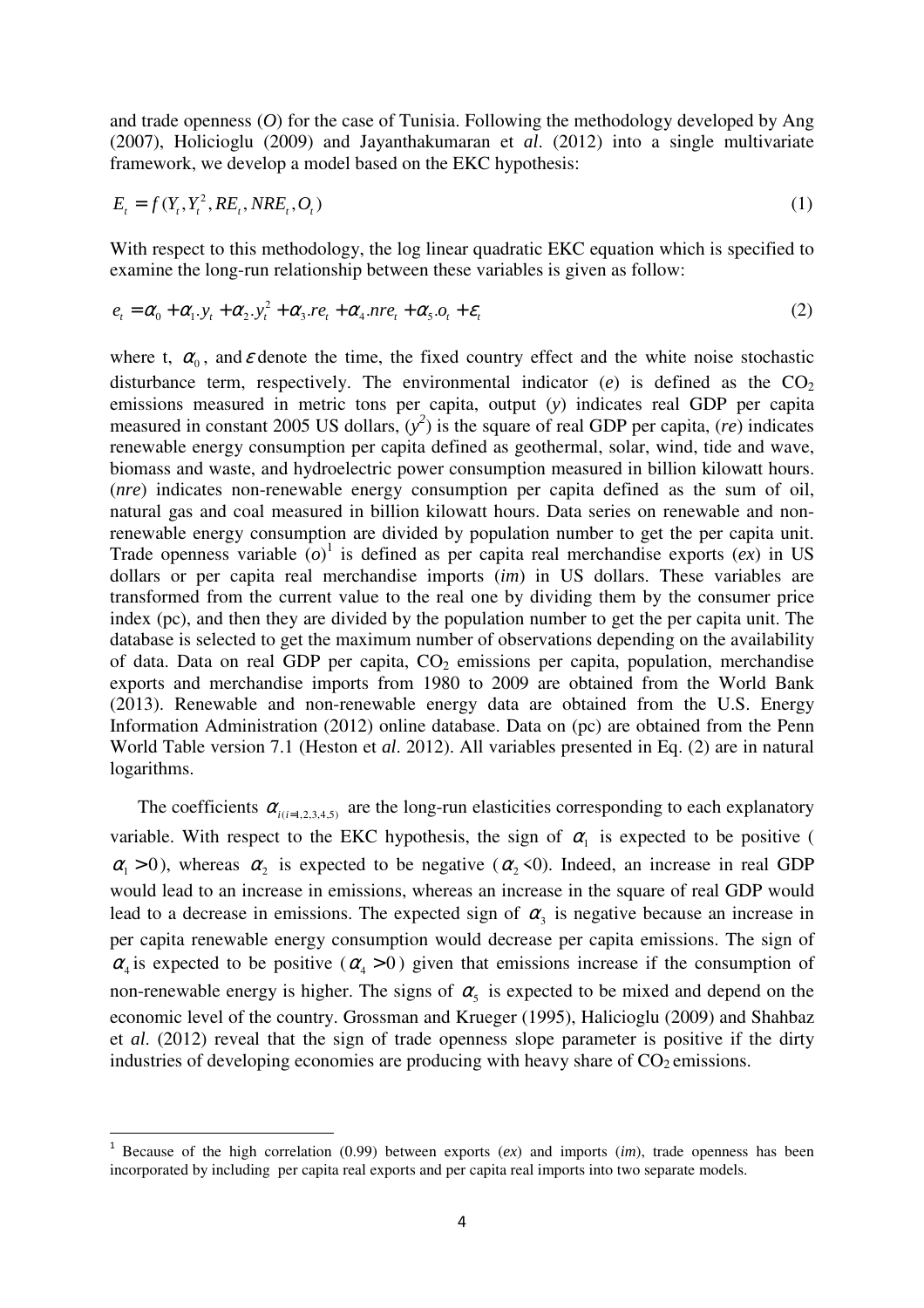#### *3.2. Unit root tests*

To check for integration order of each variable, we use traditional unit root tests. All variables are tested at level and after the first difference using a test of Fisher based on the Augmented Dickey Fuller (1979) (ADF-Fisher) and Phillips and Perron (1988) (P-P Fisher). These two tests assume that the null hypothesis is that there is a unit root, whereas the alternative hypothesis is that variables are stationary after first integration.

#### *3.3. ARDL bounds testing approach*

A number of cointegration techniques can be used for testing the existence of a long-run relationship between analysis variables. One of these cointegration techniques named autoregressive-distributed lag (ARDL) or ARDL bounds approach has been employed by Pesaran and Pesaran (1997), Pesaran and Smith (1998), Pesaran and Shin (1999), and Pesaran et *al*. (2001). As revealed in previous studies, the ARDL approach used for cointegration has several econometric advantages:

- (i) Compared to other cointegration techniques that require that all variables should be integrated into the same order, ARDL bounds can be employed without inspecting the integration order of variables. This technique examines the long-run relationship between variables and is appropriate whether regressors are purely integrated of order zero I(0), purely order one I(1) or fractionally integrated (Pesaran and Pesaran 1997).
- (ii) The long-run and the short-run informations are integrated in the same specification derived from ARDL after linear transformation, and are simultaneously estimated which removes the problems associated with serial correlation and endogeneity (Pesaran and Shin, 1999).
- (iii) Compared to other cointegration approaches such as Engle and Granger (1987), Johansen and Juselius (1990), and the fully modified OLS procedures of Phillips and Hansen (1990), the ARDL approach for cointegration recommends better results with a small sample (Haug, 2002).

The ARDL representation of Eq. (2) is formulated as follows:

$$
\Delta e_{t} = \theta_{0} + \sum_{i=1}^{p} \theta_{i} \Delta e_{t-i} + \sum_{i=1}^{p} \theta_{2i} \Delta y_{t-i} + \sum_{i=1}^{p} \theta_{3i} \Delta y_{t-i}^{2} + \sum_{i=1}^{p} \theta_{4i} \Delta r e_{t-i} + \sum_{i=1}^{p} \theta_{5i} \Delta n r e_{t-i} + \sum_{i=1}^{p} \theta_{6i} \Delta o_{t-i} + \theta_{7} e_{t-1} + \theta_{8} y_{t-1} + \theta_{9} y_{t-1}^{2} + \theta_{10} r e_{t-1} + \theta_{11} n r e_{t-1} + \theta_{12} o_{t-1} + \pi_{t}
$$
\n(3)

Where  $\Delta$  and  $\pi$ <sub>*t*</sub> are the first difference and the error terms, respectively. According to Pesaran et *al*. (2001), the long-run linkage between variables is tested for the joint significance of estimated coefficients of the lagged level. This test can be done after determining the number of optimal lag length for regression which is selected by the Schwarz Information Criteria (SIC). Based on the Wald tests, the Fisher-statistic is calculated in order to test the existence of cointegration among the variables. Pesaran et *al*. (2001) have developed this recent approach for cointegration which is established on the null hypothesis of no long-run association between the variables ( $H_0: \theta_7 = \theta_8 = \theta_9 = \theta_{10} = \theta_{11} = \theta_{12} = 0$ ), against the alternative hypothesis of long-run relationship ( $H_1: \theta_7 \neq \theta_8 \neq \theta_9 \neq \theta_{10} \neq \theta_{11} \neq \theta_{12} \neq 0$ ). The calculated value is compared with two terminal critical values provided by Pesaran et *al*. (2001). The first terminal critical value assumes that all variables are I(0) and corresponds to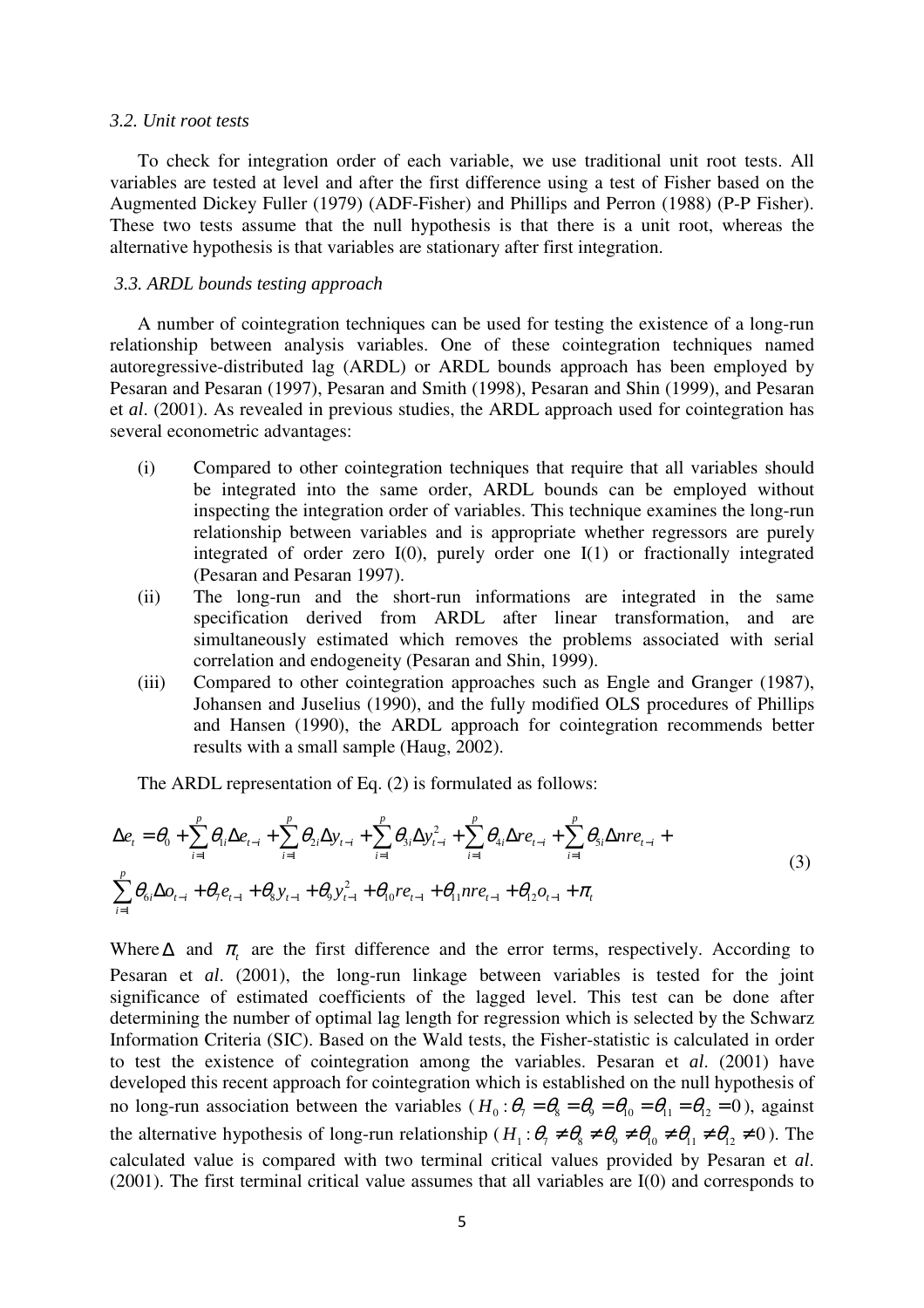the lower critical bound value, whereas the second terminal assumes that all variables are I(1) and corresponds to the upper bound value. In this case, three assumptions are possible to interpret Fisher-statistic value: if the computed F-statistic exceeds the upper critical value, then we reject the null hypothesis of no cointegration. If the computed Fisher-statistic falls behind the lower critical value, then we cannot reject the null hypothesis of no cointegration between variables. Finally, if the calculated value falls within lower and upper critical values, then the result is inconclusive. In this case, Banerjee et *al*. (1998) suggest that the existence of cointegration can be tested using the significance of the error correction term. Diagnostic tests are computed to assess the robustness of the empirical model based on the serial correlation, residual heteroskedasticity, and normality tests.

#### *3.4. Granger causality test*

After establishing the existence of long-run relationship between variables using ARDL bounds technique, we run the Granger causality test to check for the direction causality between them. Given the existence of long-run association among variables, it is required to rely on the significance of the error correction term (*ECT*). However, Engle and Granger (1987) techniques are employed to examine the short and long-run association among variables in two steps. Firstly, we estimate the long-run coefficients of Eq. (2) in order to obtain the residuals. Secondly, we estimate the coefficients related to the short-run adjustment. The error correction model of the long-run equation is given as follows:

$$
\Delta e_{t} = \lambda_{0} + \sum_{i=1}^{p} \lambda_{i} \Delta e_{t-i} + \sum_{i=1}^{p} \lambda_{2i} \Delta y_{t-i} + \sum_{i=1}^{p} \lambda_{3i} \Delta y_{t-i}^{2} + \sum_{i=1}^{p} \lambda_{4i} \Delta re_{t-i} + \sum_{i=1}^{p} \lambda_{6i} \Delta n r e_{t-i} + \sum_{i=1}^{p} \lambda_{7i} \Delta o_{t-i}
$$
\n
$$
+ \alpha E C T_{t-1} + \eta_{t}
$$
\n(4)

where  $\Delta$  indicates the first difference,  $\eta_t$  denotes the standard error term,  $ECT_{t-1}$  is the lagged error term generated from Eq. (4), and  $\alpha$  indicates the speed of adjustment coefficients. The Granger causality tests are employed to investigate the long-run relationship with the negative sign of the lagged *ECT* and its statistical significance using t-statistic, and the short-run relationship by lagged differences of variables specified in each equation using F-statistic.

#### *3.5. Model stability tests*

To assess the stability of the long and short-run coefficients of the empirical model, we apply the cumulative sum (CUSUM) and the cumulative sum of the square (CUSUMSQ) methods of Brown et *al*. (1975). These tests are presented graphically and based on the ECM of Eq. (3). Halicioglu (2009) shows that the existence of a long-run association between variables does not mean that the estimated coefficients are stable. He also shows that the tests of Brown et *al*. (1975) are more powerful than other kinds of stability tests such as Hansen (1992) and Hansen and Johansen (1993) because these latter require that variables are integrated of order one and also does not incorporate short-run estimated coefficients of the model.

#### **4. Empirical analysis**

Our estimation policy begins with some descriptive statistics of the analysis variables, and then we test the stationary proprieties of each variable incorporated into the estimated specification. Following the most recent studies such us Ang (2007), Halicioglu (2009) and Jalil and Mahmud (2009), unit root tests employed in the analysis are traditional and include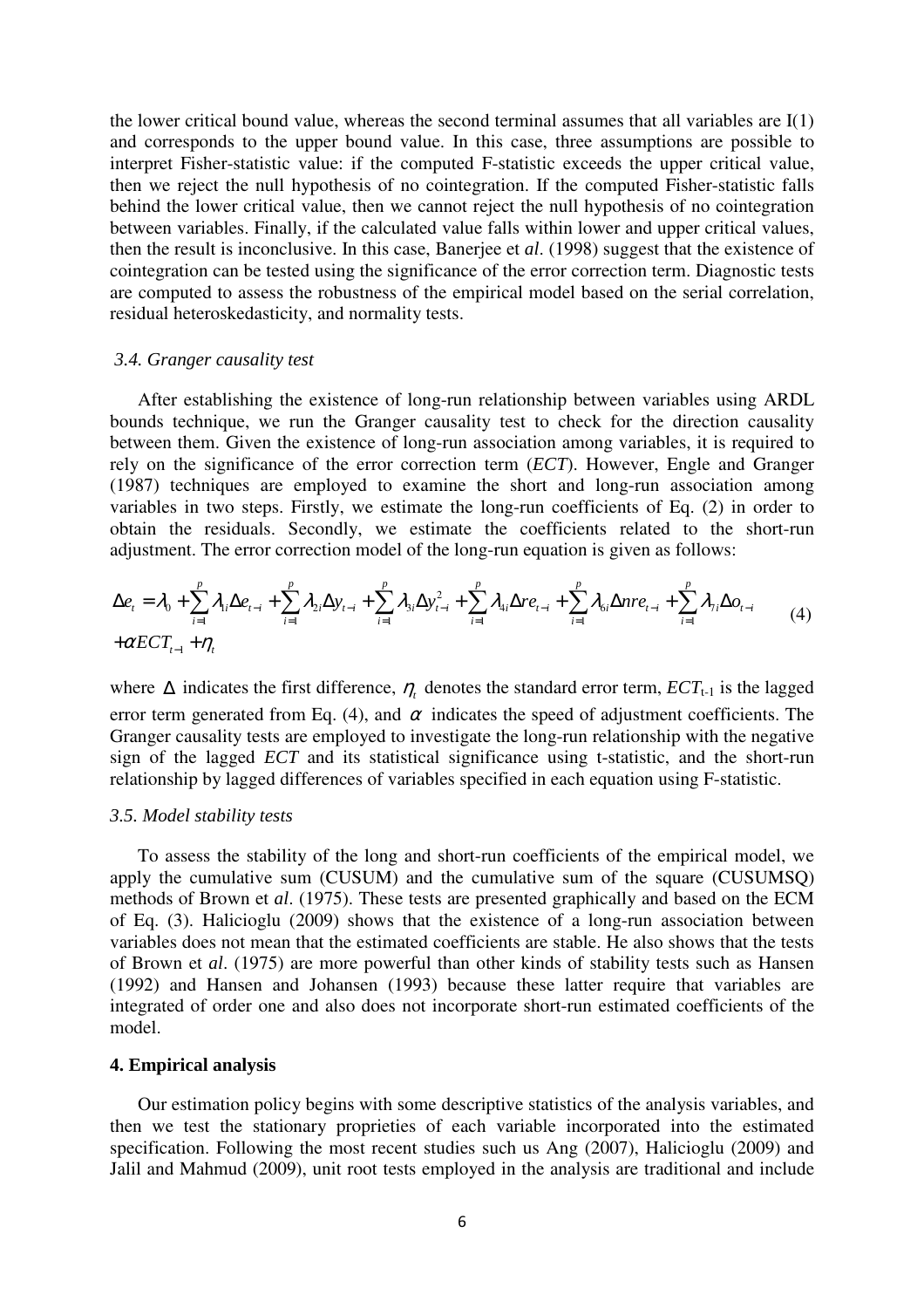ADF and P-P Fisher tests to check for the integration order. The null hypothesis is that the series has a unit root, whereas alternative hypothesis is that the series is stationary. Unit root tests are done in the cases of intercept, and intercept and trend.



**Fig 1. Natural logarithms of analysis variables** 

Fig 1 reports the time series plots in natural logarithms variations of per capita  $CO<sub>2</sub>$ emissions, real GDP per capita, renewable and non-renewable energy consumption per capita, real exports per capita and real imports per capita, respectively. According to these plots we notice that, throughout the selected period, the movement of all series has a trend upward across time, except renewable energy consumption which has an unstable evolution across time. Globally, excluding renewable energy plot, the other variables are characterized by similar tendencies and have nearly the same magnitude of growth.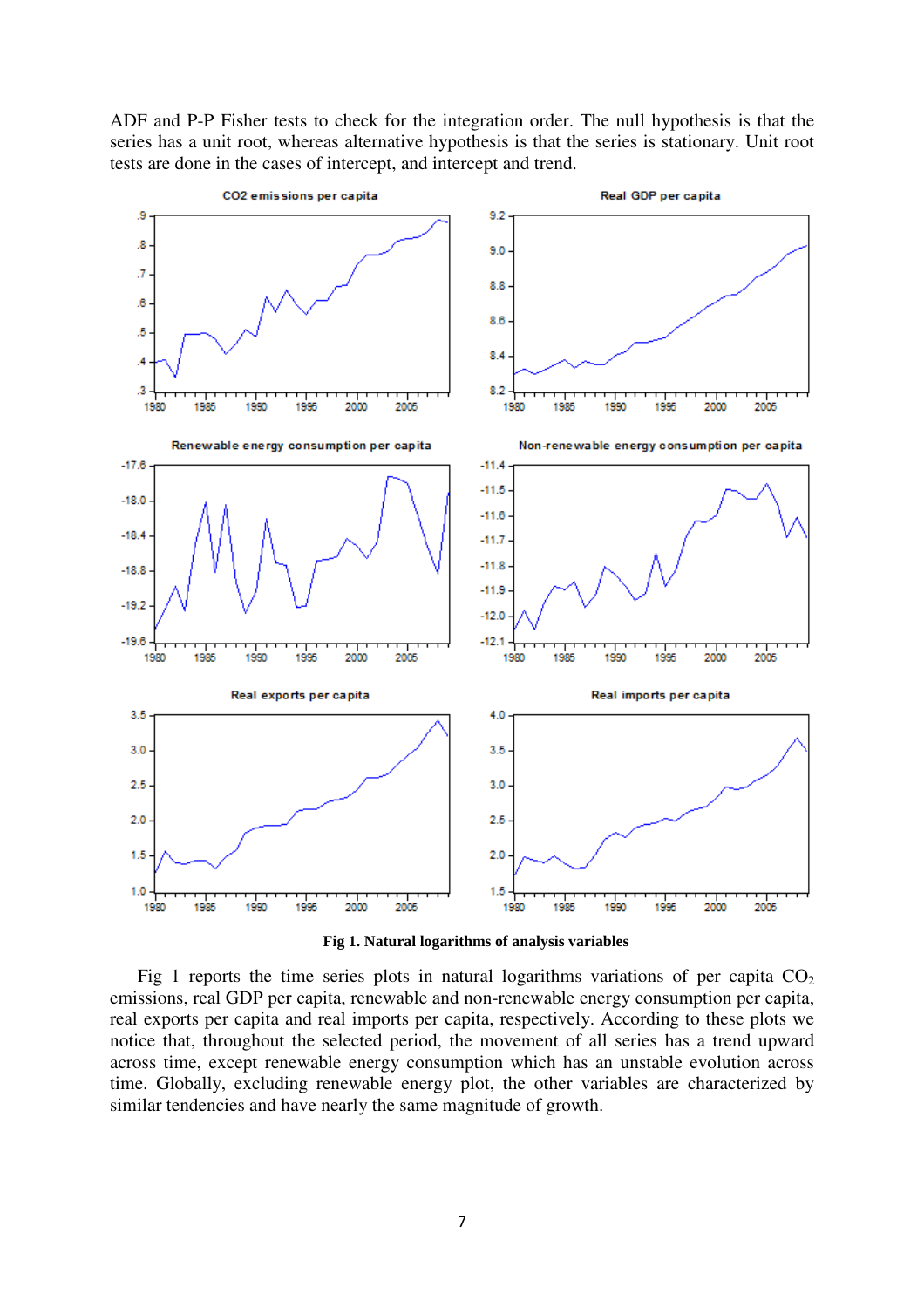|           |                  | Variables ADF test statistic |              |                          |                | <b>P-P</b> test statistic |              |                                                                                                                                                                        |                |
|-----------|------------------|------------------------------|--------------|--------------------------|----------------|---------------------------|--------------|------------------------------------------------------------------------------------------------------------------------------------------------------------------------|----------------|
|           |                  | levels                       |              | k 1st differences        | $\bf k$        | levels                    |              | k 1st differences                                                                                                                                                      | $\bf k$        |
|           | $\boldsymbol{e}$ | $-0.632274$                  | $\Omega$     | $-8.229403^a$            | $\theta$       | $-0.155010$               |              | $5 - 13.44154^a$                                                                                                                                                       | 8              |
|           | y                | 1.977996                     | $\Omega$     | $-5.210576^{\circ}$      | $\theta$       | 3.111978                  |              | $5 - 5.218914^a$                                                                                                                                                       | $\overline{2}$ |
| Intercept | y2               | 2.153832                     | $\Omega$     | $-5.048737$ <sup>a</sup> | $\theta$       | 3.351556                  |              | $5 - 5.090662^{\circ}$                                                                                                                                                 | 3              |
|           | re               | $-3.104125$                  | $\Omega$     | $-6.194616^a$            | $\theta$       | $-3.009169$               |              | $3 - 12.45968^a$                                                                                                                                                       | 18             |
|           | nre              | $-1.720357$                  | $\Omega$     | $-6.139479$ <sup>a</sup> | $\theta$       | $-1.686509$               | 1            | $-6.296108^{\text{a}}$                                                                                                                                                 | $\overline{2}$ |
|           | ex               | $-0.108966$                  | $\Omega$     | $-5.451014^a$            | $\theta$       | 0.189785                  |              | $5 - 5.469238^{\circ}$                                                                                                                                                 |                |
|           | im               | $-0.102314$                  | $\Omega$     | $-4.219926^{\text{a}}$   | 1              | 0.173534                  | 5            | $-4.483382^{\text{a}}$                                                                                                                                                 | 5              |
|           | $\epsilon$       | $-4.021792$                  | $\Omega$     | $-4.707682$ <sup>a</sup> | 6              | $-4.000112$               | $\mathbf{1}$ | $-14.35166^a$                                                                                                                                                          | 9              |
|           | y                | $-3.424231$                  | 6.           | $-6.860267$ <sup>a</sup> | $\theta$       | $-1.521709$               | 5            | $-8.904239$ <sup>a</sup>                                                                                                                                               | 12             |
| Intercept | y2               | $-3.284282$                  | 6            | $-6.854059$ <sup>a</sup> | $\theta$       | $-1.428623$               | 6            | $-9.734739$ <sup>a</sup>                                                                                                                                               | 14             |
| and trend | re               | $-3.336945$                  | $\mathbf{1}$ | $-5.081314^a$            | $\overline{4}$ | $-3.494058$               |              | $5 - 10.94124$ <sup>a</sup>                                                                                                                                            | 19             |
|           | nre              | $-2.124582$                  | $\Omega$     | $-5.300432$ <sup>a</sup> | 1              | $-2.036576$               | $2^{\circ}$  | $-6.396545$ <sup>a</sup>                                                                                                                                               | 3              |
|           | ex               | $-2.577508$                  | $\Omega$     | $-5.750590^{\circ}$      | $\theta$       | $-2.463142$               |              | $3 - 5.868984^a$                                                                                                                                                       | 5              |
|           | im               | $-3.567522$                  |              | $-4.719817^a$            | $\theta$       | $-2.347848$               |              | 3 $-4.987980^{\circ}$<br>Note: ADE and P.D. denote examented Dielsey Fuller and Phillips Person, respectively, Is is the leg length that is determined externationally | 10             |

**Table 1. Unit root tests** 

l

Note: ADF and P-P denote augmented Dickey-Fuller and Phillips-Perron, respectively. k is the lag length that is determined automatically and based on the Schwarz Information Criterion (SIC). a, denotes statistical significance level at the 1%.

Table 1 reports the results of the ADF and P-P unit root tests. The result from ADF statistic test shows that per capita  $CO<sub>2</sub>$  emissions, real GDP per capita, square of real GDP per capita, renewable and non-renewable energy consumption per capita, real exports per capita, and real imports per capita are non-stationary at level, whereas after first difference they become stationary at the 1% significance level. Thus, the ADF test confirms that all series are I(1). From P-P unit root test, the results show the same outcomes and confirm the stationary proprieties of ADF test. Finally, these two tests ensure that none of the variables is integrated with an upper order 1 and approve that all series are integrated of order one,  $I(1)^2$ .

As previously shown, the ARDL bounds procedure allows that analysis series must be integrated in order of zero or in order of one. However, the integration test results reveal that all variables are stationary after first difference. Two steps have been recommended for the ARDL cointegration test. The first step consists in checking for the optimal number of lags for the vector autoregressive (VAR) model. Thereby, the number of lags on the first difference of variables is obtained via the unrestricted VAR by means of Log likelihood (LogL), Log likelihood ratio (LR), final prediction error (FPE), Akaike information criterion (AIC), Schwarz information criterion (SIC), and Hannan-Quinn information criterion (HQ) which are employed to determinate the optimal number of lags.

For the model with exports (resp. imports) the lag selection criteria results for VAR models are established. With two as a maximum number of lags, the estimated results of most criteria suggest that the optimal number of lags is equal to two (VAR  $(p=2)$ ), and SIC suggests a maximum lag of one (VAR  $(p=1)$ ). However, with a number of lag 2, the adjustment to the long-run equilibrium is not proved, whereas with a number of lag 1 the adjustment is significant.<sup>3</sup> In the light of these statistics, we decide to use (VAR ( $p=1$ )).

 $2^2$  The use of the ARDL bounds technique cannot be used if one or more time series are integrated of order two or beyond. However, testing for cointegration assumes that all series are whether I(0) or I(1) or fractionally integrated in order to avoid spurious results (Ouattara 2004, Jalil and Mahmud 2009).

 $3$  With VAR (2) the ECM is statistically not significant because the t-statistic is equal to -1.63. However, the ECM is statistically significant for VAR (1) because the t-statistic is equal to -2.56.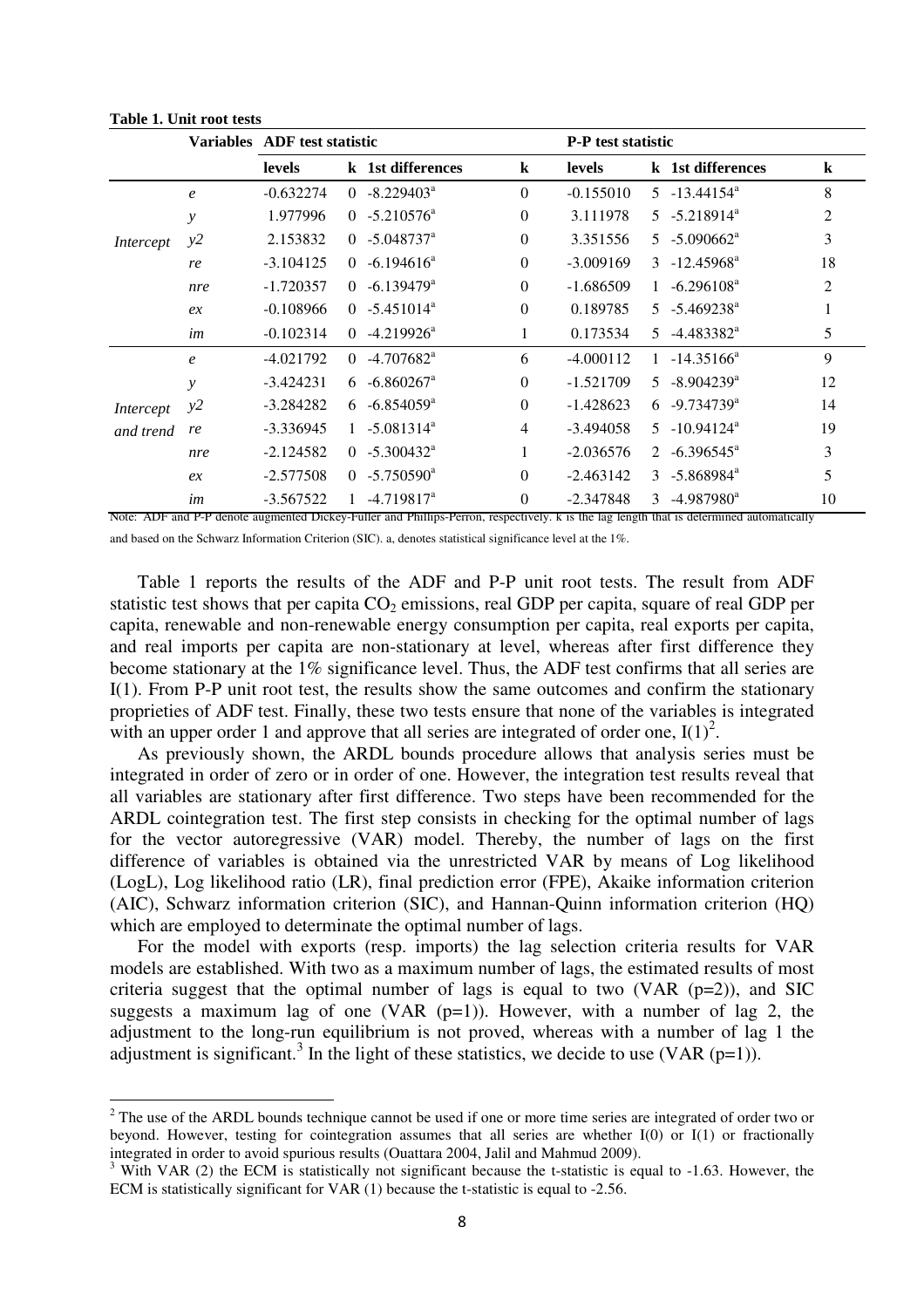The second step of the ARDL bounds approach consists in the estimation of Eq. (3) using OLS estimation method and the Wald test (Fisher-statistic) for the joint significance of the long-run coefficients of lagged levels of variables in order to test the existence of the long-run association using bounds test (coitegration test). This study employs the critical values of Pesaran et *al*. (2001) for the F-test to check for cointegration. For the choice of lag length, we use AIC and SIC criteria. A maximum of three lags is appropriate for our test.

| Table 2. F-test for cointegration: model with exports |                           |            |                     |  |  |  |  |
|-------------------------------------------------------|---------------------------|------------|---------------------|--|--|--|--|
| Critical bounds of the F-statistic <sup>a</sup>       |                           | 10%        |                     |  |  |  |  |
| $e=f(y, y^2, re, nre, ex)$                            | Lower bounds $I(0)$       |            | Upper bounds $I(1)$ |  |  |  |  |
|                                                       | 2.262                     |            | 3.367               |  |  |  |  |
| <b>F</b> -statistics                                  | <i>model with exports</i> | $206.275*$ |                     |  |  |  |  |

Notes: \* indicates statistical significance at the 10 % level. a indicates critical values at the 10 % level. 2.262 is the critical value for the lower bounds and 3.367 is the critical value for the upper bounds. Critical values are provided by Pesaran et *al*. (2001) for the case II (with intercept and no trend).

For the model with exports, the computed value of the Fisher-statistic is equal to 206.275. This value is higher than the lower and the upper bounds values (see Table 2). This result confirms that there is a long-run relationship (cointegration) among variables when the emissions of  $CO<sub>2</sub>$  are defined as a dependent variable. According to the AIC and SIC lag specification for emissions, the result reveals an ARDL (3, 3, 3, 3, 3, 3) for the model with exports.

#### **Table 3. F-test for cointegration: model with imports**

| Critical bounds of the F-statistic <sup>a</sup> |                           |                     | $1\%$     |                     |
|-------------------------------------------------|---------------------------|---------------------|-----------|---------------------|
| $e=f(y, y^2, re, nre, im)$                      |                           | Lower bounds $I(0)$ |           | Upper bounds $I(1)$ |
|                                                 |                           | 4.011               |           | 5.331               |
| <b>F</b> -statistics                            | <i>model with imports</i> |                     | $29.512*$ |                     |

Notes: \* indicates statistical significance at the 1 % level. a indicates critical values at the 1 % level. 4.011 is the critical value for the lower bounds and 5.331 is the critical value for the upper bounds. Critical values are provided by Pesaran et *al*. (2001) for the case III (with intercept and trend).

For the model with imports, the computed value of the Fisher-statistic is equal to 29.512. This value is higher than the lower and the upper bounds values (see Table 3). This result confirms that there is a long-run relationship (cointegration) among variables when the emissions of  $CO<sub>2</sub>$  are defined as a dependent variable. Based on the AIC and SIC lag specification for emissions, the optimal number of lags is (2, 2, 2, 2, 2, 2) for the model with imports.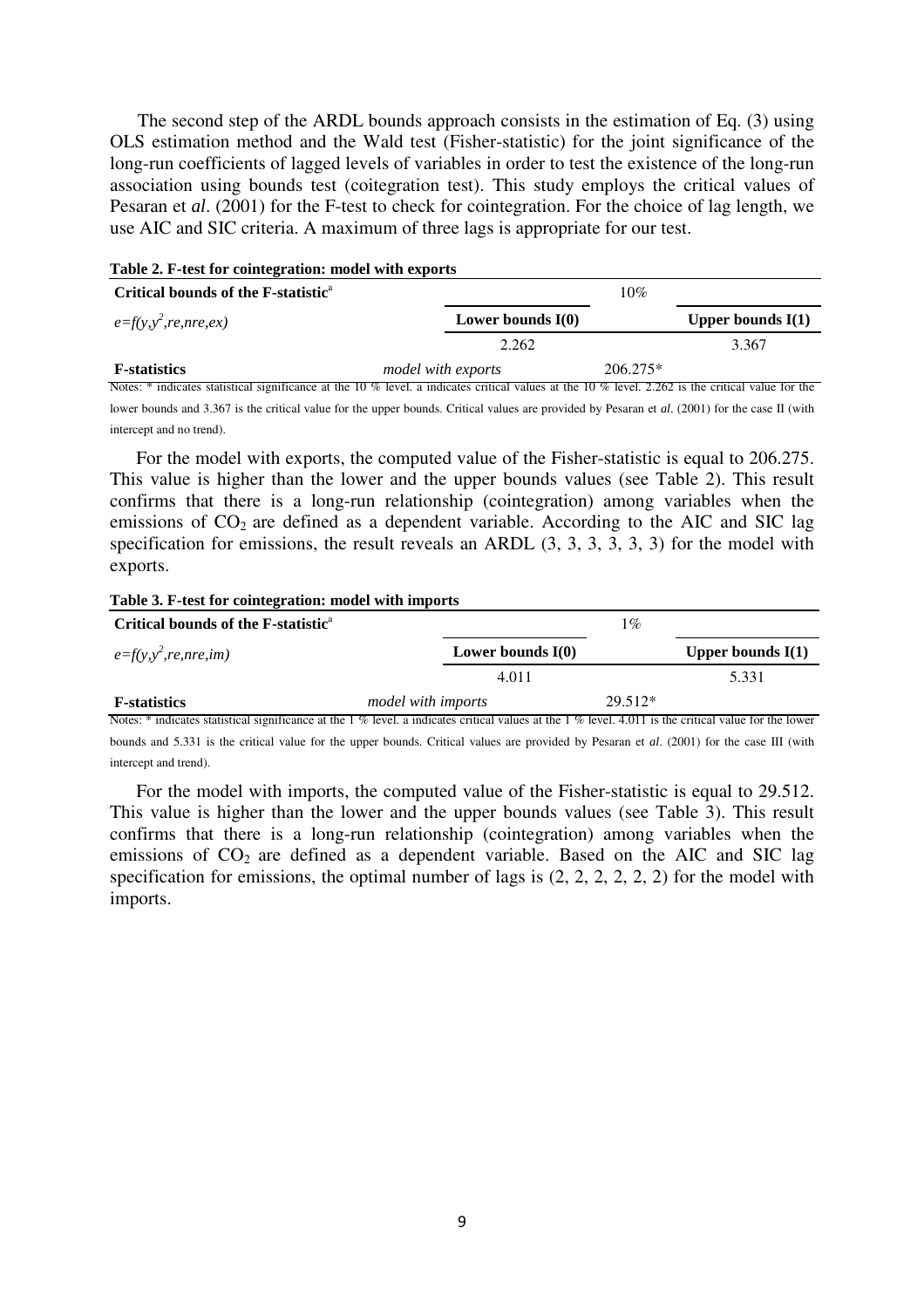| <b>Variable</b>             |                              |                            |                           |                     |                           |                           |                                  |
|-----------------------------|------------------------------|----------------------------|---------------------------|---------------------|---------------------------|---------------------------|----------------------------------|
|                             | <b>Short-run</b><br>Long-run |                            |                           |                     |                           |                           |                                  |
|                             | $\boldsymbol{\varLambda}$ e  | $\boldsymbol{\varDelta}$ y | $\Delta y2$               | <i>Are</i>          | <i>Anre</i>               | $\boldsymbol{\varDelta}$  | <b>ECT</b>                       |
| $\boldsymbol{\varLambda}$ e |                              | 11.5977<br>$(0.0022)$ ***  | 10.9076<br>$(0.0028)$ *** | 0.07934<br>(0.7804) | 0.53993<br>(0.4690)       | 9.00307<br>$(0.0059)$ *** | $-0.245502$<br>$[-2.56104]$ **   |
| $\boldsymbol{\varDelta}$ y  | 2.50563<br>(0.1255)          |                            | 0.63570<br>(0.4325)       | 0.82962<br>(0.3707) | 1.49591<br>(0.2323)       | 1.47237<br>(0.2359)       | $-3.265472$<br>$[-2.30455]$      |
| $\Delta y2$                 | 2.45813<br>(0.1290)          | 0.67732<br>(0.4180)        |                           | 0.72562<br>(0.4021) | 1.54532<br>(0.2249)       | 1.49294<br>(0.2327)       | 3.172411<br>[2.32219]            |
| $\boldsymbol{\Lambda}$ re   | 4.45976<br>$(0.0445)$ **     | 3.71442<br>$(0.0649)*$     | 3.71566<br>$(0.0649)*$    |                     | 8.72536<br>$(0.0066)$ *** | 2.99431<br>$(0.0954)$ *   | $-0.337112$<br>$[-4.19423]$ ***  |
| $\Delta$ <i>nre</i>         | 1.05278<br>(0.2112)          | 0.98038<br>(0.2212)        | 0.88758<br>(0.2510)       | 0.43092<br>(0.5172) |                           | 0.30592<br>(0.5010)       | $-0.326662$<br>$\sqrt{10.40111}$ |

(0.3548)

 2.48735 (0.1269)

[-1.84811]\*

-0.137690 [-1.48903]

(0.5849)

|  | Table 4. Granger causality tests (model with exports) |  |  |
|--|-------------------------------------------------------|--|--|
|  |                                                       |  |  |

(0.3312)

 2.64627 (0.1159)

(0.3143)

 1.42402 (0.2435)

*Aer* 

Notes: \*\*\*, \*\*, \* indicate statistical significance at the 1%, 5% and 10% levels, respectively. P-values are presented in parentheses and tstatistics are in brackets.

 $(0.5173)$ 

 0.37026 (0.5481)

 0.57033  $(0.4569)$ 

For the model with exports, the results from the short and long-run Granger causality tests are reported in Table 4. The Short-run dynamics results reveal that there is evidence of a unidirectional causality from real GDP per capita to  $CO<sub>2</sub>$  emissions per capita and from the square of real GDP per capita to  $CO<sub>2</sub>$  emissions per capita at the  $1\%$  significance level, whereas there is no causal links that run from energy consumption per capita (renewable and non-renewable) to  $CO<sub>2</sub>$  emissions per capita. The interconnection between real GDP per capita (or the square of real GDP per capita) and renewable energy consumption per capita is unidirectional. Indeed, there is a one way causal relationship without feedback that runs from real GDP per capita (the square of real GDP per capita) to renewable energy consumption, but there are no links between real GDP per capita (or the square of real GDP per capita) and nonrenewable energy per capita. The short-run results show also that there is evidence of a unidirectional causality from real exports per capita to  $CO<sub>2</sub>$  emissions per capita and to renewable energy per capita. Also, there is a unidirectional causality running from per capita  $CO<sub>2</sub>$  emissions and per capita non-renewable energy consumption to renewable energy consumption.

The long-run dynamics results reveal that, for the model with exports, the error correction terms coefficients of  $CO<sub>2</sub>$  emissions per capita, renewable and non-renewable energy consumption per capita are negative and statistically significant at the 5%, 1% and 10% significance levels, respectively. It means that there is a long-run association running: *i)* from real GDP per capita, square of real GDP per capita, renewable and non-renewable energy consumption per capita and real exports per capita to  $CO<sub>2</sub>$  emissions per capita, *ii*) from  $CO<sub>2</sub>$ emissions per capita, real GDP per capita, square of real GDP per capita, non-renewable energy consumption per capita and real exports per capita to renewable energy consumption per capita, and *iii*) from CO<sub>2</sub> emissions per capita, real GDP per capita, square of real GDP per capita, renewable energy consumption per capita and real exports per capita to nonrenewable energy consumption per capita.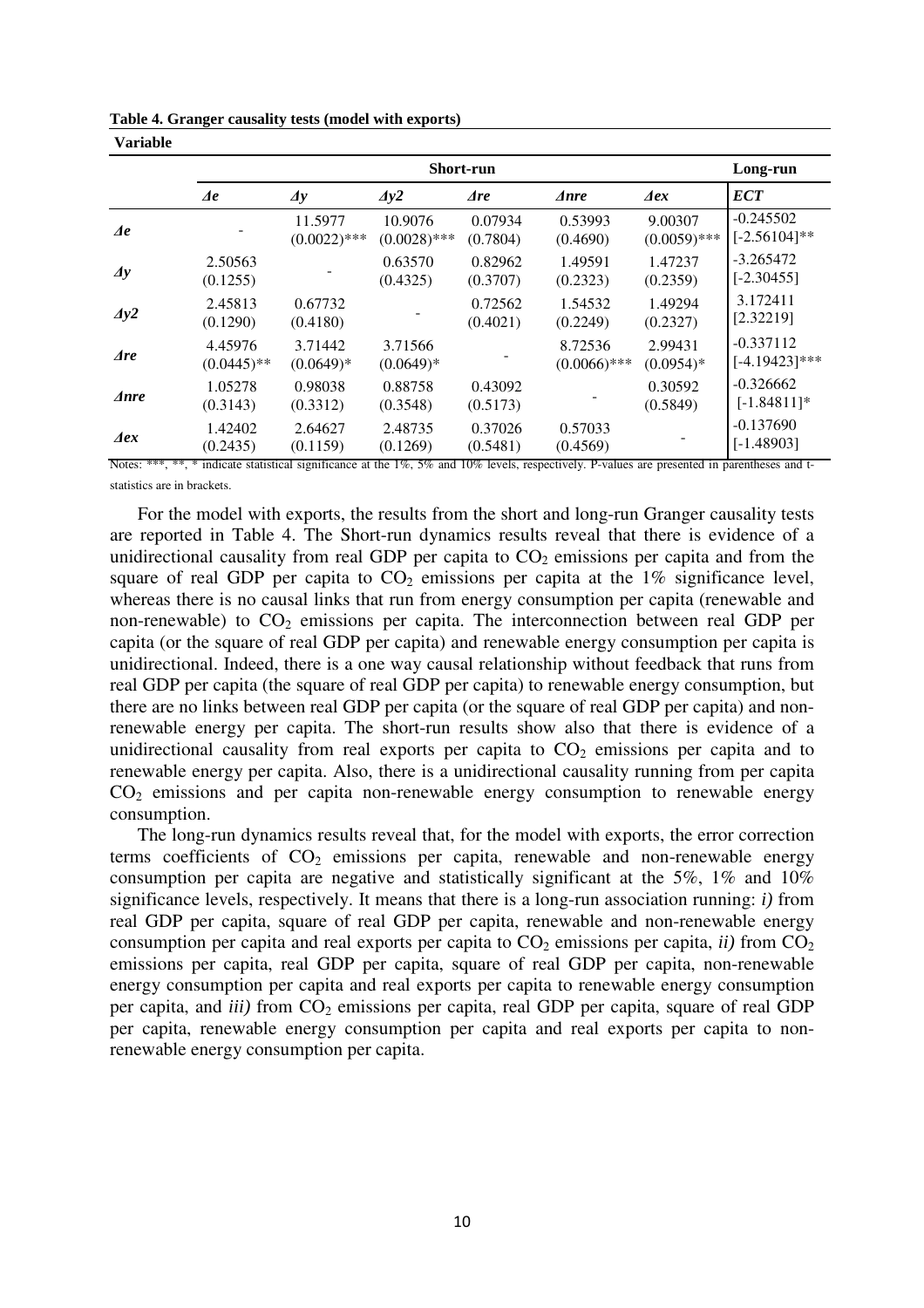| <b>Variable</b>             |                             |                           |                           |                          |                           |                           |                                |
|-----------------------------|-----------------------------|---------------------------|---------------------------|--------------------------|---------------------------|---------------------------|--------------------------------|
|                             | <b>Short-run</b>            |                           |                           |                          |                           |                           |                                |
|                             | $\boldsymbol{\varLambda}$ e | $\Delta y$                | $\Delta y2$               | $\boldsymbol{\Delta re}$ | $\Delta$ <i>nre</i>       | $\mathbf{\Delta}$ im      | <b>ECT</b>                     |
| $\boldsymbol{\varLambda}$ e |                             | 11.5977<br>$(0.0022)$ *** | 10.9076<br>$(0.0028)$ *** | 0.07934<br>(0.7804)      | 0.53993<br>(0.4690)       | 14.1019<br>$(0.0009)$ *** | $-0.504980$<br>$[-2.39564]$ ** |
| $\boldsymbol{\varDelta}$ y  | 2.50563<br>(0.1255)         |                           | 0.63570<br>(0.4325)       | 0.82962<br>(0.3707)      | 1.49591<br>(0.2323)       | 1.71039<br>(0.2024)       | $-2.615209$<br>$[-1.72953]$    |
| $\Delta y2$                 | 2.45813<br>(0.1290)         | 0.67732<br>(0.4180)       |                           | 0.72562<br>(0.4021)      | 1.54532<br>(0.2249)       | 1.68288<br>(0.2059)       | 2.519834<br>[1.75939]          |
| $\boldsymbol{\Lambda}$ re   | 4.45976<br>$(0.0445)$ **    | 3.71442<br>$(0.0649)*$    | 3.71566<br>$(0.0649)*$    |                          | 8.72536<br>$(0.0066)$ *** | 3.56904<br>$(0.0701)$ *   | 0.181750<br>[2.39568]          |
| $\Delta$ <i>nre</i>         | 1.05278<br>(0.3143)         | 0.98038<br>(0.3312)       | 0.88758<br>(0.3548)       | 0.43092<br>(0.5173)      |                           | 0.54270<br>(0.4679)       | $-0.411122$<br>$[-2.01252]$ ** |
| $\mathbf{\Delta}$ <i>im</i> | 1.48440<br>(0.2340)         | 4.00694<br>$(0.0559)*$    | 3.84175<br>$(0.0608)*$    | 0.78193<br>(0.3847)      | 0.27521<br>(0.6043)       |                           | $-0.162334$<br>$[-0.82061]$    |

**Table 5. Granger causality tests (model with imports)** 

Notes: \*\*\*, \*\*, \* indicate statistical significance at the 1%, 5% and 10% levels, respectively. P-values are presented in parentheses and tstatistics are in brackets.

For the model with imports, the results from the short and the long-run Granger causality tests are reported in Table 5. In the short-run, there is a unidirectional causality without feedback from real GDP per capita (or the square of real GDP per capita) to  $CO<sub>2</sub>$ emissions per capita. However, there are no causal links running from energy consumption per capita (renewable and non-renewable) to  $CO<sub>2</sub>$  emissions per capita. There is also a one way causal relationship running from real GDP per capita (or the square of real GDP per capita) to renewable energy consumption per capita, but there is no causality between nonrenewable energy per capita and real GDP per capita. Granger causality results suggest that there is a one way causality running from real imports per capita to  $CO<sub>2</sub>$  emissions per capita at the 1% significance level. There is also a short-run causality running from  $CO<sub>2</sub>$  emissions per capita, non-renewable energy consumption per capita and real imports per capita to renewable energy consumption per capita. Finally, we find that there is a short-run unidirectional causality that runs from real GDP per capita (square of real GDP per capita) to real imports per capita at 10% significance level.

The long-run dynamics results reveal that, for the model with imports, the error correction terms coefficients of  $CO<sub>2</sub>$  emissions per capita and non-renewable energy consumption per capita are both negative and statistically significant at the 5% level. It means that there is a long-run association running: *i)* from real GDP per capita, square of real GDP per capita, renewable and non-renewable energy consumption per capita and real imports per capita to  $CO_2$  emissions per capita, and *iii*) from  $CO_2$  emissions per capita, real GDP per capita, square of real GDP per capita, renewable energy consumption per capita and real imports per capita to non-renewable energy consumption per capita.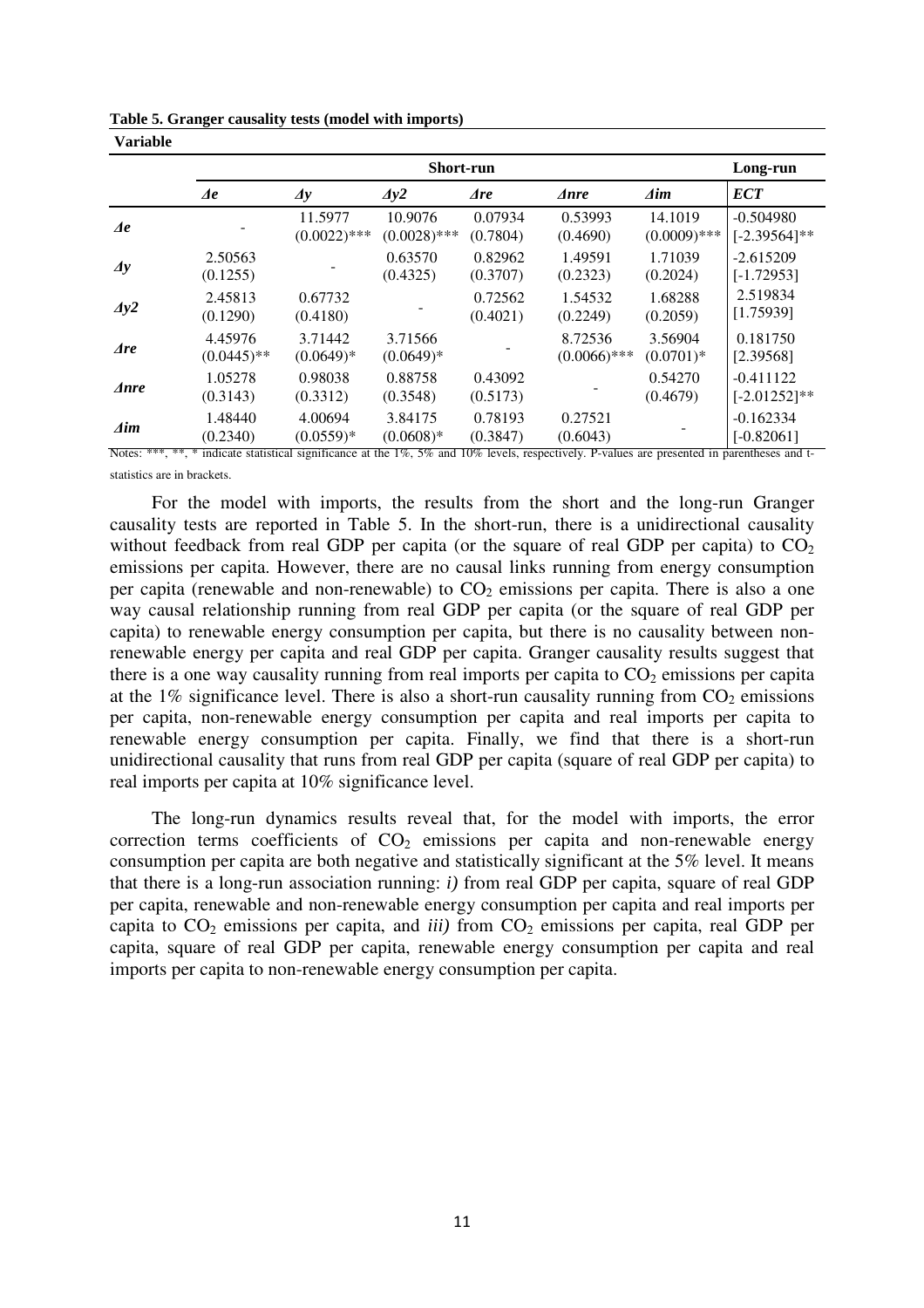

 **Fig.2 Pairwise Granger Causality results** 

The most interesting reading that can be drawn from the short-run causality recommends that there are direct and indirect interdependencies between our main variables. According to Fig 2, the short-run causality between emissions, economic growth, renewable and nonrenewable energy consumption and trade openness (real exports and real imports) can be classified in two groups of causality relationship. The first group includes variables that affect emissions which are economic growth and trade openness, and the second group includes the explanatory variables that may affect directly renewable energy consumption in the short-run.

Regarding the dependence between emissions and economic growth, our finding suggests a one way causality running from economic growth to emissions. This result is consistent with the findings of Haggar (2012) for the case of Canadian industrial sector and Jalil and Mahmud (2009) for China. The presence of a unidirectional causality relationship from economic growth to emissions recommends that any fluctuations in economic growth may change the environmental degradations but any effort that may reduce emissions will not affect economic growth. There is also a unidirectional causality running from exports and imports to emissions. This result means that trade openness policy has a vital role in explaining emissions. This result is not on line with the finding of Halicioglu (2009) for Turkey.

The second group of short-run causality includes the explanatory variables that may affect directly renewable energy consumption. Interestingly, pairwise Granger causality affirms that emissions, economic growth, non-renewable energy consumption and trade have a significant impact on renewable energy consumption. The causality relationship that runs from emissions to renewable energy consumption is consistent with the findings of Menyah and Wolde-Rufael (2010) for the US and Apergis et *al*. (2010). Contrary to the result of Apergis and Payne (2010a) for a panel of OECD countries, Apergis and Payne (2010b) for a panel of Eurasia countries, Apergis and Payne (2011) in Central America, and Apergis and Payne (2012) for a panel of 80 countries who find a bidirectional causality between economic growth and renewable energy consumption, our results reveal a unidirectional causality from economic growth to renewable energy consumption which are on line with Menyah and Wolde-Rufael (2010). The short-run causality also reveals the existence of a unidirectional causality from non-renewable energy consumption to renewable energy consumption. This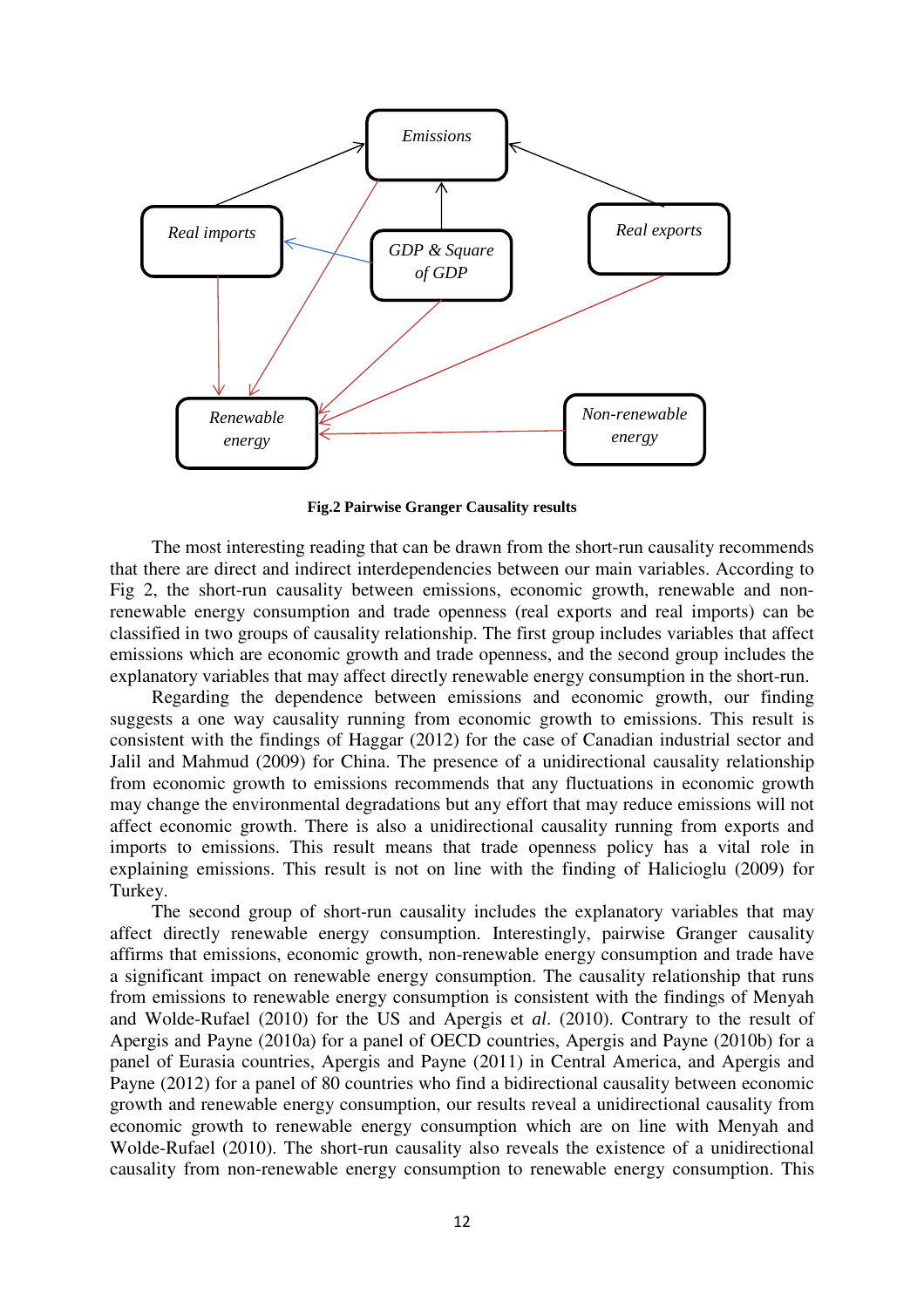result is contrary to the finding of Apergis and Payne (2012) who suggest the existence of a bidirectional causality. The presence of a unidirectional causality from trade openness to renewable energy consumption implies that more trade has an influence on the use of renewable energy. This finding is not similar to the result of Ben Aissa et *al*. (2013) for a panel of 11 African countries. Indeed, these authors conclude that there is no evidence of causality between renewable energy consumption trade openness in both the short and longrun relationship.

| Dependent variable: $e=f(y, y2, re, nre, ex)$ |                                                |                  |
|-----------------------------------------------|------------------------------------------------|------------------|
| Regressors                                    | Coefficient                                    | t-statistics     |
| $\mathcal{Y}$                                 | $-25.23501$                                    | $[-6.40870]$ *** |
| y2                                            | 1.584125                                       | $[6.46944]$ ***  |
| re                                            | $-0.085154$                                    | $[-3.02218]$ *** |
| nre                                           | 0.903141                                       | $[7.54712]$ ***  |
| ex                                            | 0.346847                                       | $[4.11037]***$   |
| Constant                                      | 109.2655                                       | $[6.36922]$ ***  |
| <b>Diagnostic tests</b>                       |                                                |                  |
| residual serial correlation                   | $\gamma^2(1) = 24.58$<br>$\gamma^2(2) = 23.55$ |                  |
| residual heteroskedasticity                   | $\gamma^2$ (df=294)= 314.75                    |                  |
| Normality test (Kurtosis joint test)          | $\gamma$ 2(df=6)= 4.34                         |                  |

**Table 6. Long-run estimates: ARDL model (model with exports)**

Notes: \*\*\* indicates statistical significance at the 1% level. Diagnostic test for residual is based on the serial correlation test and normality test.  $\gamma$ 2(1)=24.58 and  $\gamma$ 2(2)=23.55 are the Lagrange multiplier test statistics for the first and the second serial correlation, respectively.  $γ2(df=294)=$  314.75 is the joint statistic value of the residual heteroskedasticity and  $γ2(df=6)=4.34$  indicates the joint statistic of normality test based on Cholesky for orthogonalization method.

For the model with exports, the estimated long-run coefficients results are reported in Table 6. All estimated coefficients are statistically significant at the 1% level, and the majority are positive exception the coefficients of per capita real GDP and renewable energy consumption which are negative. A 1% increase in per capita real GDP will decrease the per capita emissions of  $CO<sub>2</sub>$  by 25.23%, and a 1% increase in per capita the square of real GDP leads to an increase of per capita emissions by 1.58%. This result does not support the EKC hypothesis which affirms that, when the per capita real GDP is not sufficiently high, the per capita emissions of  $CO<sub>2</sub>$  increase with the per capita real GDP at a high rate, and then, when the per capita real GDP is sufficiently high, the per capita emissions of  $CO<sub>2</sub>$  increase with the per capita real GDP at a lower rate. A 1% increase in the consumption of renewable energy leads to a decrease in emissions by 0.08%, a 1% increase in the consumption of nonrenewable energy will increase emissions by 0.90%, and a 1% increase in real exports will increase emissions by 0.35%. Thus, in the long-run, more renewable energy use contribute to reduce slightly  $CO<sub>2</sub>$  emissions because in Tunisia the proportion of per capita renewable energy consumed with respected to the per capita total energy consumption is very week (approximately 0.20% for the year 2009)**.**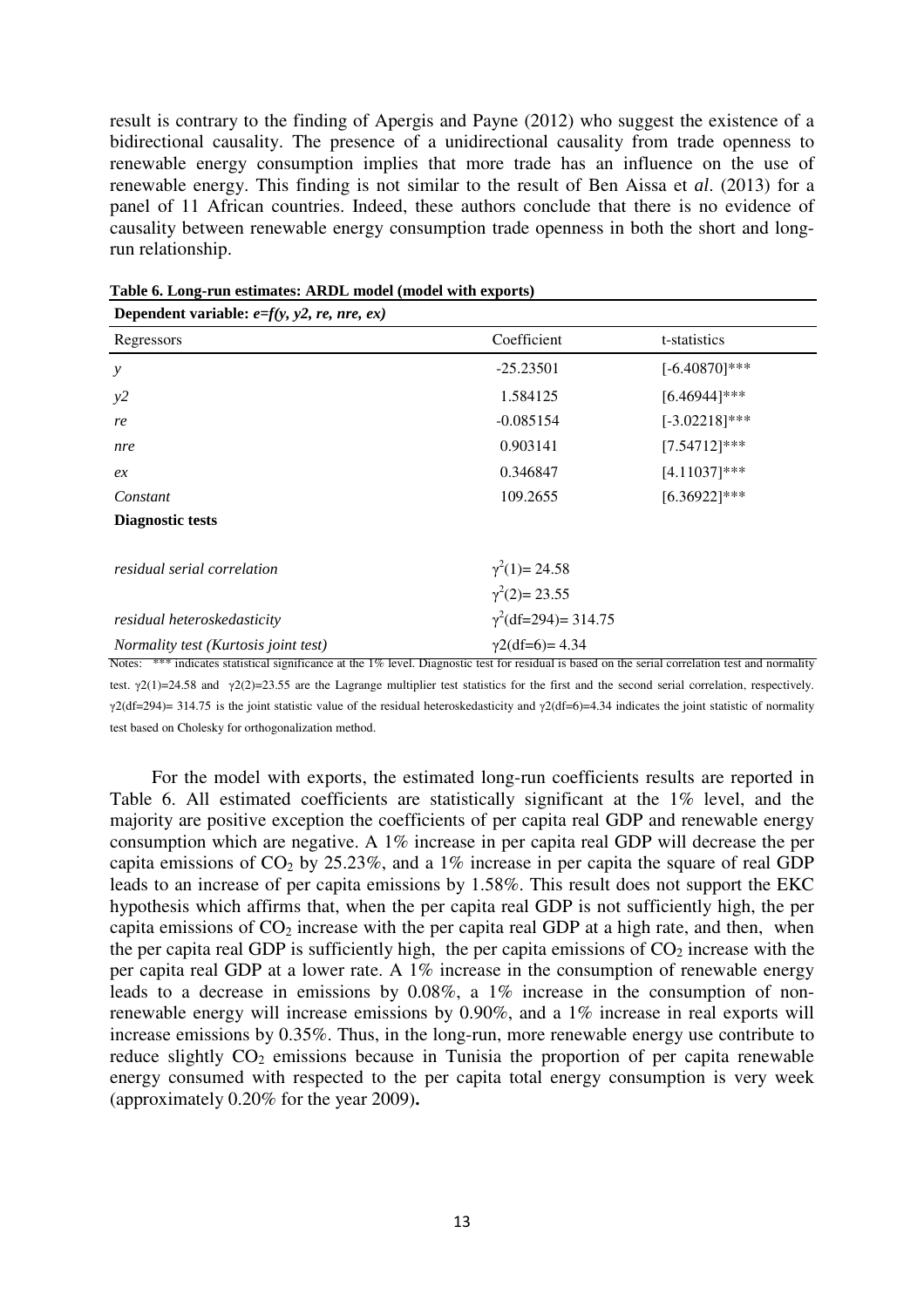| Dependent variable: $e=f(y, y2, re, nre, im)$                                                                                                    |                             |                  |
|--------------------------------------------------------------------------------------------------------------------------------------------------|-----------------------------|------------------|
| Regressors                                                                                                                                       | Coefficient                 | t-statistics     |
| $\mathcal{Y}$                                                                                                                                    | $-12.33947$                 | $[-4.41097]$ *** |
| y2                                                                                                                                               | 0.762715                    | $[4.39614]$ ***  |
| re                                                                                                                                               | 0.032472                    | [1.44816]        |
| nre                                                                                                                                              | 0.511276                    | $[5.90800]$ ***  |
| im                                                                                                                                               | 0.374455                    | $[5.08595]***$   |
| Constant                                                                                                                                         | 56.07751                    | $[3.73710]$ ***  |
| <b>Diagnostic tests</b>                                                                                                                          |                             |                  |
| residual serial correlation                                                                                                                      | $\gamma^2(1) = 56.55$       |                  |
|                                                                                                                                                  | $\gamma^2(2)=42.78$         |                  |
| residual heteroskedasticity                                                                                                                      | $\gamma^2$ (df=294)= 321.92 |                  |
| <i>Normality test (Kurtosis joint test)</i>                                                                                                      | $\gamma$ 2(df=6)= 5.35      |                  |
| Notes: *** indicate statistical significance at the 1% level. Diagnostic test for residual is based on the serial correlation test and normality |                             |                  |

| Table 7. Long-run estimates: ARDL model (model with imports) |
|--------------------------------------------------------------|
|--------------------------------------------------------------|

test.  $\gamma$ 2(1)=56.55 and  $\gamma$ 2(2)=42.78 are the Lagrange multiplier test statistics for the first and the second serial correlation, respectively.  $γ2(df=294) = 321.92$  is the joint statistic value of the residual heteroskedasticity and  $γ2(df=6) = 5.35$  indicates the joint statistic of normality test based on Cholesky for orthogonalization method.

The results of the long-run estimates of the model with imports are reported in Table 7. All coefficients are statistically significant at the 1% level exception for renewable energy consumption coefficient which is not statistically significant. The estimated coefficient of per capita real GDP is negative and the estimated coefficient of per capita the square of real GDP is positive, implying that the EKC hypothesis is not verified. Indeed, a 1% increase in per capita real GDP decreases per capita emissions by 12.34% and a 1% increase in per capita the square of real GDP increases per capita emissions by 0.76%. A 1% increase in per capita nonrenewable energy consumption increases emissions by 0.51%, and a 1% increase in per capita real imports increases emissions by 0.37%. The diagnostic test results show that, for the longrun models, there is no serial correlation, no problem of white heteroskedasticity, and the residual is normally distributed.

Either for the model with exports or the model with imports, long-run estimates suggest that more non-renewable energy consumption and/or more trade openness implies more emissions. This result is similar to that found by Ang (2009) in the case of China when total energy is used for production. This author suggests that more energy use with a higher level of income, and greater trade openness tend to harm the environment. Jalil and Mahmud (2009) find the opposite of our findings with total energy. Indeed, the coefficient of the trade openness variable is statistically significant but very low and contributes negatively to emissions during the selected period.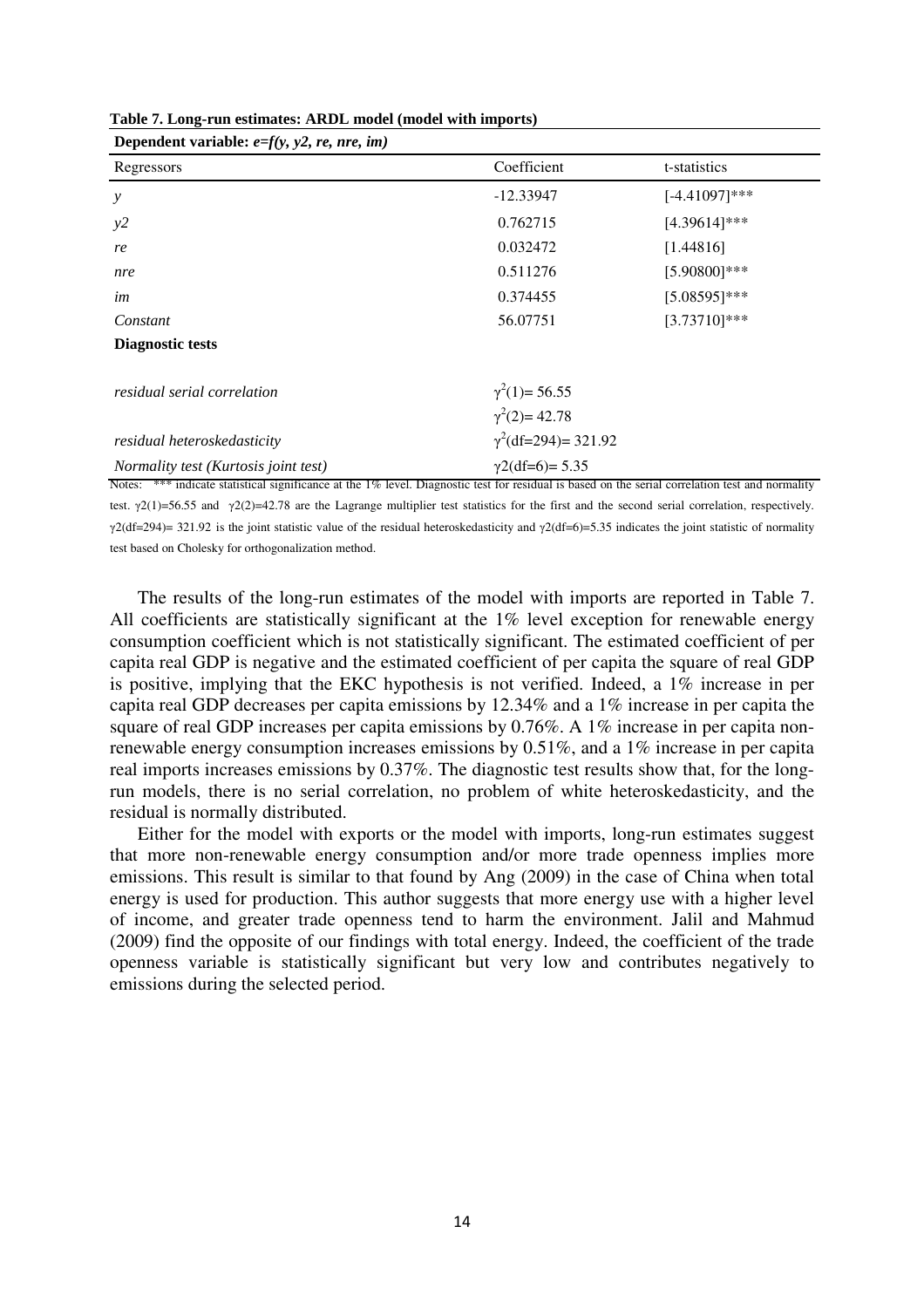| Dependent variable: $\Delta(e)$                                                                                                                                                                                              |             |                  |
|------------------------------------------------------------------------------------------------------------------------------------------------------------------------------------------------------------------------------|-------------|------------------|
| Regressors                                                                                                                                                                                                                   | Coefficient | t-statistics     |
| $\varDelta(y)$                                                                                                                                                                                                               | 19.68467    | $[1.81118]*$     |
| $\Delta(y2)$                                                                                                                                                                                                                 | $-1.227012$ | $[-1.75291]*$    |
| $\Delta$ (re)                                                                                                                                                                                                                | $-0.017279$ | $[-0.84855]$     |
| $\triangle$ (nre)                                                                                                                                                                                                            | $-0.283980$ | $[-2.42070]$ **  |
| $\Delta$ (ex)                                                                                                                                                                                                                | $-0.288150$ | $[-3.02791]$ *** |
| Constant                                                                                                                                                                                                                     | 0.037394    | $[3.01424]$ ***  |
| ECT                                                                                                                                                                                                                          | $-0.245502$ | $[-2.56104]$ **  |
| <b>Diagnostic tests</b><br>$R^2 = 0.57$<br>$F$ -statistic=3.85 prob( $F$ -statistic)=0.008<br><i>Normality test</i> = $3.05$ (0.5720)<br>Heteroskedasticity test= $1.38(0.2515)$<br>Serial Correlation LM Test=0.84 (0.4461) |             |                  |
| $Durbin-Watson = 1.90$                                                                                                                                                                                                       |             |                  |

Note: \*, \*\*, \*\*\* indicate statistical significance at the 10%, 5% and 1% levels, respectively.

|  | Table 9. Short-run estimates: ECM-model with imports |  |  |  |  |  |
|--|------------------------------------------------------|--|--|--|--|--|
|--|------------------------------------------------------|--|--|--|--|--|

| Dependent variable: $\Delta(e)$                 |             |                  |  |
|-------------------------------------------------|-------------|------------------|--|
| Regressors                                      | Coefficient | t-statistics     |  |
| $\varDelta(y)$                                  | 24.02724    | $[1.90458]$ *    |  |
| $\Delta(y2)$                                    | $-1.532216$ | $[-1.88596]$ *   |  |
| $\Delta$ (re)                                   | $-0.031542$ | $[-1.20039]$     |  |
| $\triangle$ (nre)                               | $-0.355389$ | $[-2.80249]$ *** |  |
| $\Delta$ (im)                                   | $-0.122404$ | $[-0.98552]$     |  |
| Constant                                        | 0.034603    | $[2.47381]$ **   |  |
| ECT                                             | $-0.504980$ | $[-2.39564]$ **  |  |
| Diagnostic tests                                |             |                  |  |
| $R^2 = 0.49$                                    |             |                  |  |
| $F$ -statistic=2.74 prob( $F$ -statistic)=0.036 |             |                  |  |
| <i>Normality test</i> = $2.72$ (0.468)          |             |                  |  |
| Heteroskedasticity test= $0.76(0.3916)$         |             |                  |  |
| Serial Correlation LM Test=0.19 $(0.8288)$      |             |                  |  |
| Durbin-Watson = $1.93$                          |             |                  |  |

Note: \*, \*\*\*, \*\*\*\* indicate statistical significance at the 10%, 5% and 1% levels, respectively.

The results of short-run estimates are reported in Tables 8 and 9 for the models with exports and imports, respectively. The short-run estimation reveals that all the coefficients of the differentiated lagged variables are statistically significant, exception for the renewable energy variable for the model with exports, and renewable energy and import variables for the model with imports. The short-run coefficients of per capita real GDP and the square of real GDP are statistically significant with the first being positive and the second is negative. Thus, in the short-run, the inverse U-shaped of the EKC is supported. The lagged error correction term (*ECT*) is negative and statistically significant at the 5% level with a coefficient equal to -0.25 and -0.5 for the models with exports and imports, respectively. The statistical significance of the *ECT* confirms that the deviation of variables from the short to the long-run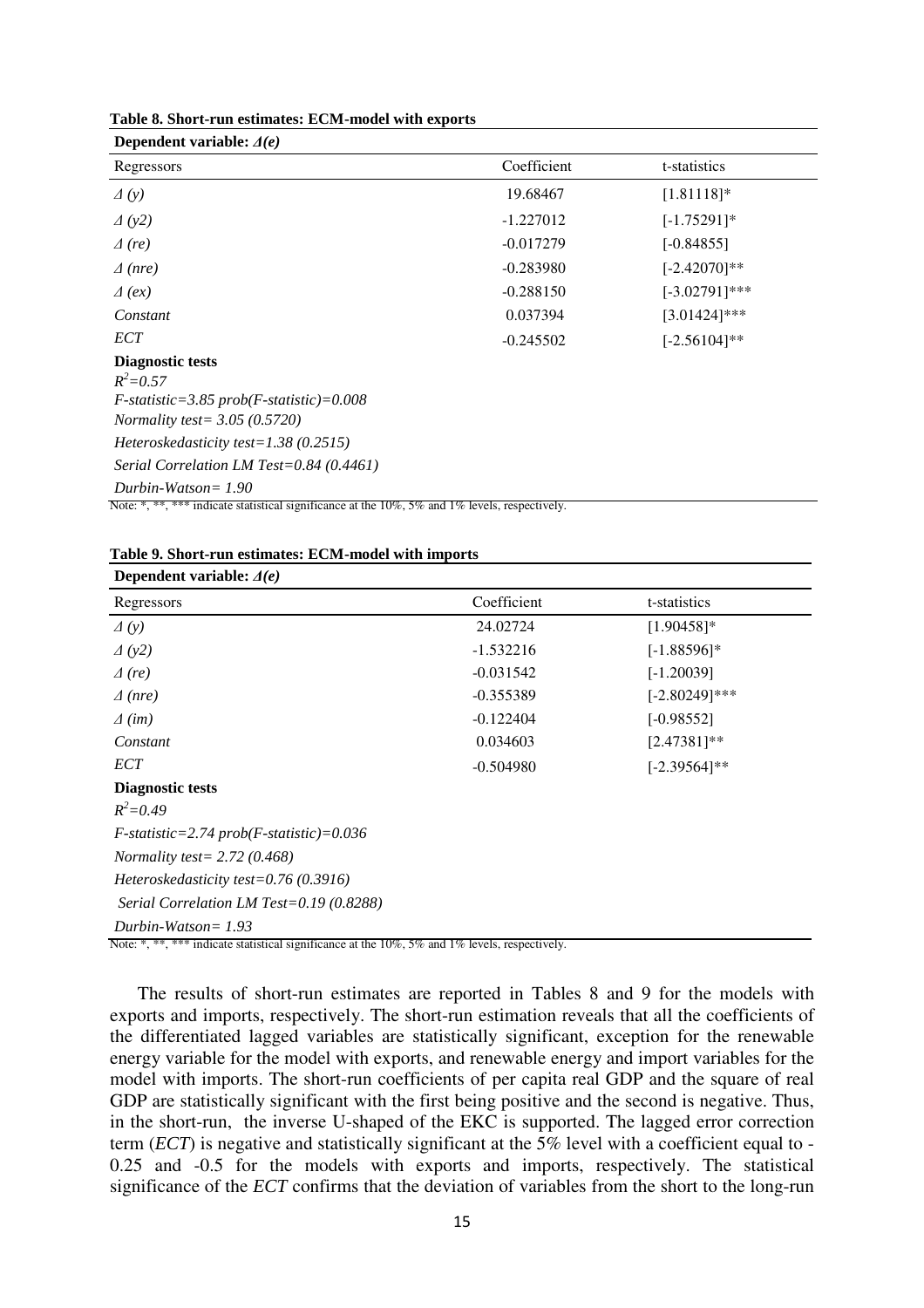equilibrium is adjusted by 25% and 50% per year for the models with exports and imports, respectively. The residual diagnostic tests applied to the two specification models show that there is no serial correlation, no autoregressive heteroskedasticity, and residual are normally distributed.

The short and the long-run stability of coefficients are tested by using the cumulative sum (CUSUM) and the cumulative sum square (CUSUMSQ) techniques developed by Brown *et al.* (1975). Graphically, the specific results of CUSUM and CUSUMSQ plots are illustrated in Fig.(3-6) and prove that the short and the long-run estimated coefficients are well within the 5% critical bounds (see the Appendix).

#### **5. Conclusion**

The short and long-run dynamic relationship between per capita  $CO<sub>2</sub>$  emissions, economic growth, renewable and non-renewable energy consumption, and trade openness is the purpose of investigation of this paper in the case of Tunisia over the period 1980-2009. Based on the EKC hypothesis, we employ the ARDL bounds procedure to cointegration in order to investigate the interconnection among variables in two separate specification models, one with per capita exports and the other with per capita imports.

Our empirical study begins by analyzing figure plots of each variable for the descriptive statistics section. Then, we proceed to examine the stationary proprieties using traditional unit root tests (ADF and P-P unit root tests). The result from these tests reveals that time series are non-stationary at level but become stationary after first difference.

The existence of a long-run association among variables has been tested using the ARDL bounds procedure by the Wald test which is based on the F-statistic. The result from this test shows that for both models, the computed value exceeds the upper and the lower critical value of Pesaran et *al*. (2001). Long-run links have been verified when per capita emission is the dependent variable.

The directions of causality between variables have been established using Engle and Granger (1987)'s two-steps. The short-run interaction between emissions and economic growth is unidirectional from per capita real GDP (square of real GDP) to emissions but we do not find any short-run causality between emissions and energy consumption (renewable and non-renewable). There is also one way causality from economic growth (real GDP, square of real GDP) to renewable energy; from non-renewable energy to renewable energy; and from trade to renewable energy. Also, we find a unidirectional causality running from trade (real exports, real imports) to emissions. The error correction term corresponding to the long-run equilibrium is significant for each empirical specification and indicates the existence of long-run relationship between the variables when emission is defined as the dependent variable.

For the long-run association, the EKC hypothesis has not been established for both models (with exports and with imports). Indeed, for both models, an increase in per capita real GDP decreases the per capita emissions of  $CO<sub>2</sub>$ , and an increase in the per capita square of real GDP decreases the per capita emissions. The impact of economic growth on emissions is statistically significant and the estimated coefficients are not very similar for both models. In the long-run, a 1% increase in per capita renewable energy consumption decreases per capita emissions by approximately 0.08%, for the exports model. Per capita non-renewable energy consumption affects positively per capita emissions for both specification models. This result should incite policy makers to reflect seriously about the efficiency of energy policy by elaborating ambitious investment strategy in renewable energy required for emissions reduction.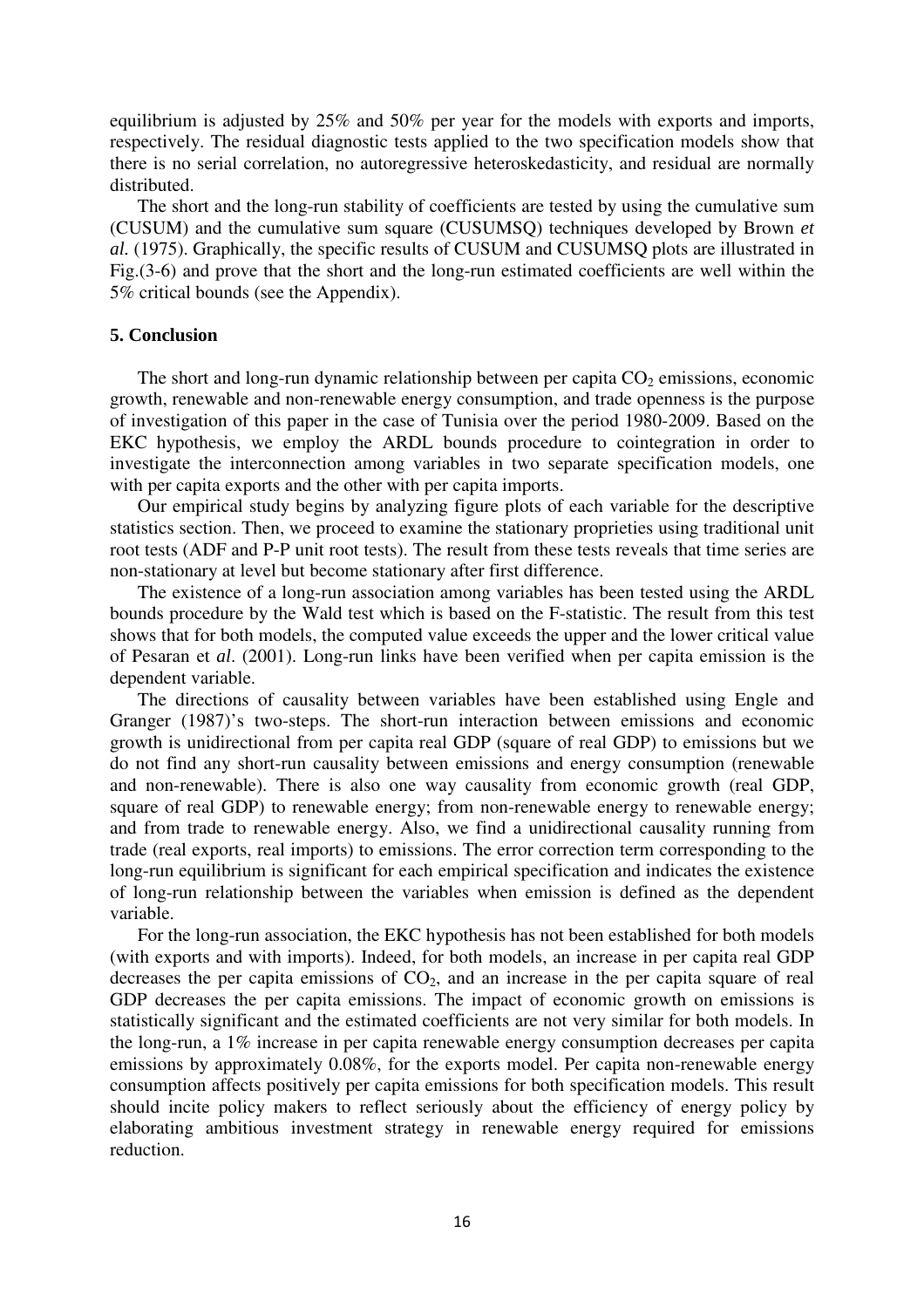Contrary to the results of Jalil and Mahmoud (2009) and Jayanthakumaran et *al*. (2012), our policy recommends that trade openness aggravates the environmental problem. We think that the industrial sector in Tunisia still use dirty production technologies and an investment policy for importing new and clean production technologies using renewable energy will augment economic growth and reduce emissions.

#### **References**

- Akbostanci, E., Türüt-Asik, S., Tunç, I.G., 2009. The relationship between income and environment in Turkey: is there an environmental Kuznets curve? Energy Policy, 37, 861–867.
- Ang, J. B.,  $2007$ .  $CO<sub>2</sub>$  emissions, energy consumption, and output in France. Energy Policy, 35, 4772-4778.
- Ang, J., 2008. Economic development, pollutant emissions and energy consumption in Malaysia. Journal of Policy Modeling, 30, 271-278.
- Ang, J., 2009.  $CO<sub>2</sub>$  emissions, research and technology transfer in China. Ecological Economics, 68, 2658-2665.
- Apergis, N., Payne, J.E., 2010a. Renewable energy consumption and economic growth evidence from a panel of OECD countries. Energy Policy, 38, 656-660.
- Apergis, N., Payne, J.E., 2010b. Renewable energy consumption and growth in Eurasia. Energy Economics, 32, 1392-1397.
- Apergis, N., Payne, J.E., 2011. The renewable energy consumption-growth nexus in Central America. Applied Energy, 88, 343-347.
- Apergis, N., Payne, J.E., 2012. Renewable and non-renewable energy consumption-growth nexus: Evidence from a panel error correction model. Energy Economics, 34, 733-738.
- Apergis, N., Payne, J.E., Menyah, K., Wolde-Rufael, Y., 2010. On the causal dynamics between emissions, nuclear energy, renewable energy, and economic growth. Ecological Economics, 69, 2255-2260.
- Arouri, M.E.H., Ben Youssef, A., M′henni, H., Rault, C., 2012. Energy consumption, economic growth and CO2 emissions in Middle East and North African countries. Energy Policy, 45, 342–349.
- Banerjee, A., Dolado, J.J., Mestre, R., 1998. Error-correction mechanism tests for cointegration in a single-equation framework. Journal of Time Series Analysis 19 (3), 267–283.
- Ben Aïssa, M.S., Ben Jebli, M, Ben Youssef, S., 2013. Output, renewable energy consumption and trade in Africa. Energy Policy, http: //dx.doi.org/10.1016/j.enpol.2013.11.023
- Brown, R.L., Durbin, J., Evans, J.M., 1975. Techniques for testing the constancy of regression relations over time. Journal of the Royal Statistical Society, Series B 37, 149–163.
- Chebbi, H.E., 2010. Long and short–run linkages between economic growth, energy consumption And Co2 emissions in Tunisia. Middle East Development Journal, 2(1), 139-158.
- Chebbi, H.E., Olarreaga, M. and Zitouna, H., 2011. Trade openness and Co2 emissions in Tunisia. Middle East Development Journal, 3(1), 29-53.
- Dickey, D.A., Fuller, W.A., 1979. Distribution of the estimators for autoregressive time series with a unit root. Journal of the American Statistical Association, 74, 427-431.
- Energy Information Administration, 2012. International Energy Outlook. EIA, Washington, DC. Available online at: www.eia.gov/forecasts/aeo.
- Engle, R.F., Granger C.W.J., 1987. Co-integration and error correction: Representation, estimation, and testing. Econometrica, 55, 251-276.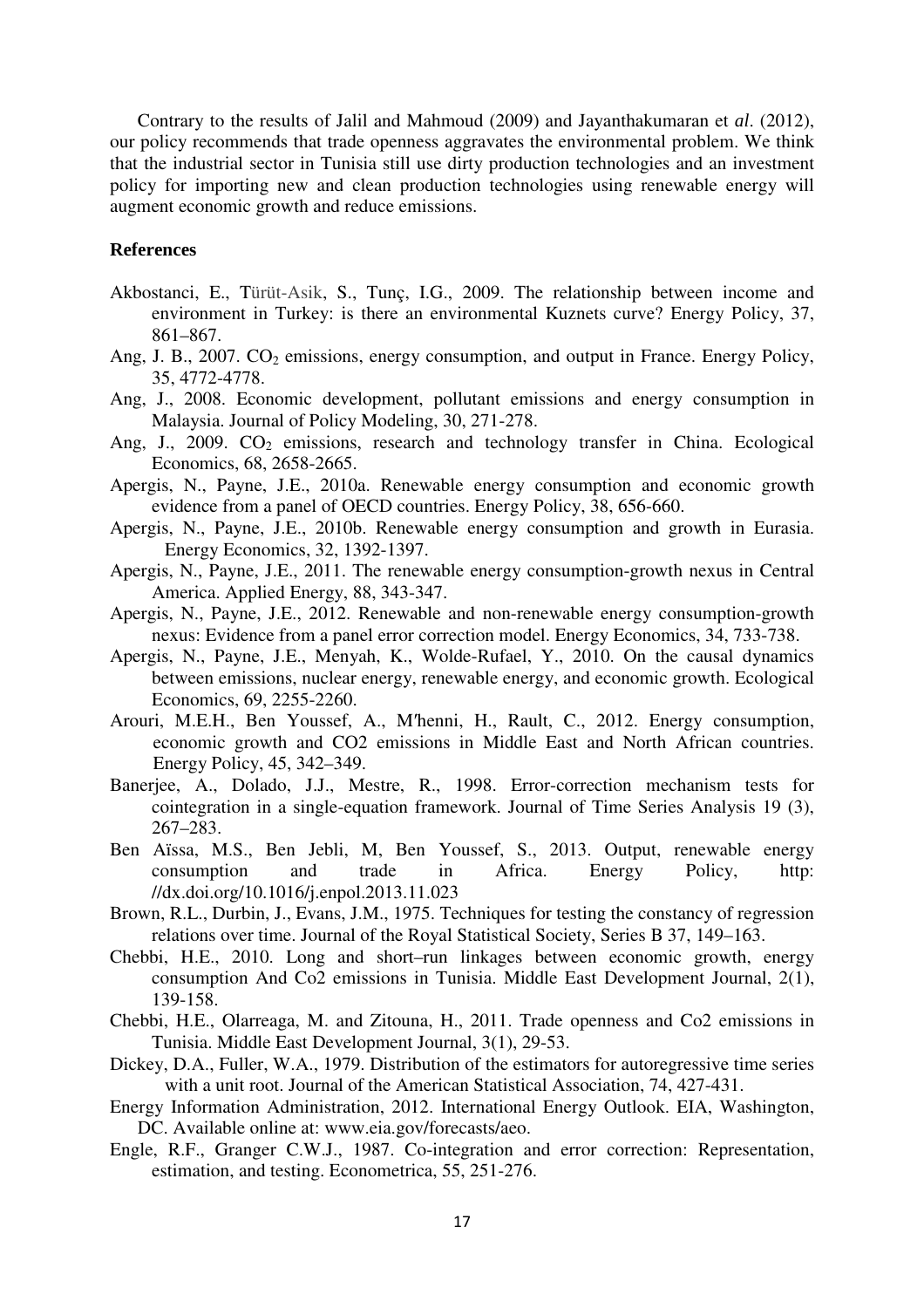- Fodha, M., Zaghdoud, O., 2010. Economic growth and pollutant emissions in Tunisia: An empirical analysis of the environmental Kuznets curve. Energy Policy, 38, 1150-1156.
- Grossman, G., Krueger, A., 1995. Economic growth and the environment. The Quarterly Journal of Economics, 110, 353-377.
- Haggar, M.H., 2012. Greenhouse gas emissions, energy consumption and economic growth: A panel cointegration analysis from Canadian industrial sector perspective. Energy Economics, 34, 358-364.
- Halicioglu, F., 2009. An econometric study of  $CO<sub>2</sub>$  emissions, energy consumption, income and foreign trade in Turkey. Energy Policy, 37, 1156-1164.
- Hansen, B.E., 1992. Tests for parameter instability in regressions with I(1) processes. Journal of Business and Economic Statistics, 10, 321–335.
- Hansen, H., Johansen, S., 1993. Recursive Estimation in Cointegrated VAR Models. Institute of Mathematical Statistics, preprint no. 1, January, University of Copenhagen, Copenhagen.
- Haug, A., 2002. Temporal aggregation and the power of cointegration tests: a Monte Carlo study. Oxford Bulletin of Economics and Statistics, 64, 399-412.
- Heston, A., Summers, R., Aten, B., 2012. Penn world table version 7.1. Center of comparisons of production, income and prices at the University of Pennsylvania. Accessed at: https://pwt.sas.upenn.edu/php\_site/pwt71/pwt71\_form.php.
- Jalil, A., Mahmud, S.F., 2009. Environment Kuznets curve for CO2 emissions: A cointegration analysis for China. Energy Policy, 37, 5167-5172.
- Javanthakumaran, K., Verma, R., Liu, Y., 2012.  $CO<sub>2</sub>$  emissions, energy consumption, trade and income: A comparative analysis of China and India. Energy Policy, 42, 450-460.
- Johansen, S., Juselius, K., 1990. Maximum likelihood estimation and inference on cointegration with application to the demand for money. Oxford Bulletin of Economics and Statistics, 52, 169-210.
- Menyah, K., Wolde-Rufael, Y., 2010.  $CO<sub>2</sub>$  emissions, nuclear energy, renewable energy and economic growth in the US. Energy Policy. 38, 2911-2915.
- Ouattara, B., 2004. Foreign Aid and Fiscal Policy in Senegal. Mimeo Univercity of Manchester.
- Ozturk, I., Acaravci, Ali. 2010. CO2 emissions, energy consumption and economic growth in Turkey. Renewable and Sustainable Energy Reviews, 14, 3220-3225.
- Pesaran, M.H., Pesaran, B., 1997. Working With Microfit 4.0: Interactive Econometric Analysis. Oxford University Press, Oxford.
- Pesaran, M.H., Shin, Y., 1999. An autoregressive distributed lag modeling approach to cointegration analysis. In: Strom, S. (Ed.), Econometrics and Economic Theory in 20th Century: The Ragnar Frisch Centennial Symposium. Cambridge University Press, Cambridge Chapter 11.
- Pesaran, M.H., Shin, Y., Smith, R.J., 2001. Bounds testing approaches to the analysis of level relationships. Journal of Applied Econometrics, 16, 289–326.
- Pesaran, M.H., Smith, R.P., 1998. Structural analysis of cointegrating VARs. Journal of Economic Survey, 12, 471–505.
- Phillips, P.C.B., Perron, P., 1988. Testing for a unit root in time series regression. Biometrika 75 (2), 335–346.
- Phillips, P.C.B., Hansen, B.E., 1990. Statistical inference in instrumental variables regression with I(1) processes. Review of Economic Studies, 57, 99-125.
- Shahbaz, M., Lean, H.H., Shabbir, M.S., 2012. Environmental Kuznets Curve hypothesis in Pakistan: Cointegration and Granger causality. Renewable and Sustainable Energy Reviews, 16, 2947-2953.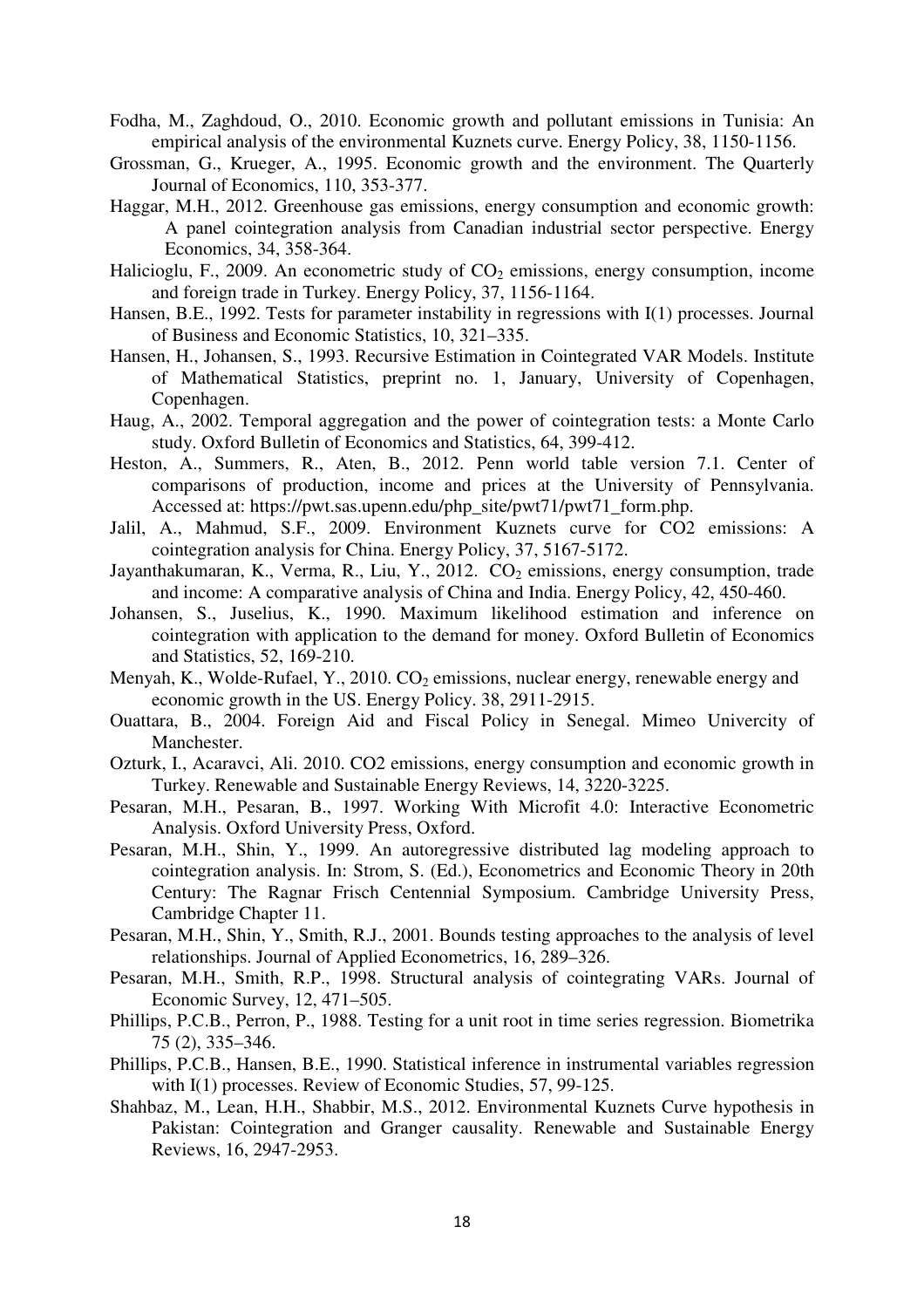Soytas, U., Sari, R., Ewing, T., 2007. Energy consumption, income, and carbon emissions in the United States. Ecological Economics, 62, 482-489.

- Suri, V., Chapman, D., 1998. Economic growth, trade and energy: implications for the environmental Kuznets curve. Ecological Economics, 25, 195-208.
- World Bank, 2011. World Development Indicators. Accessed at: http://www.worldbank.org/data/onlinedatabases/onlinedatabases.html.
- World Bank, 2013. World Development Indicators. Accessed at: http://www.worldbank.org/data/onlinedatabases/onlinedatabases.html.

## **Appendix**

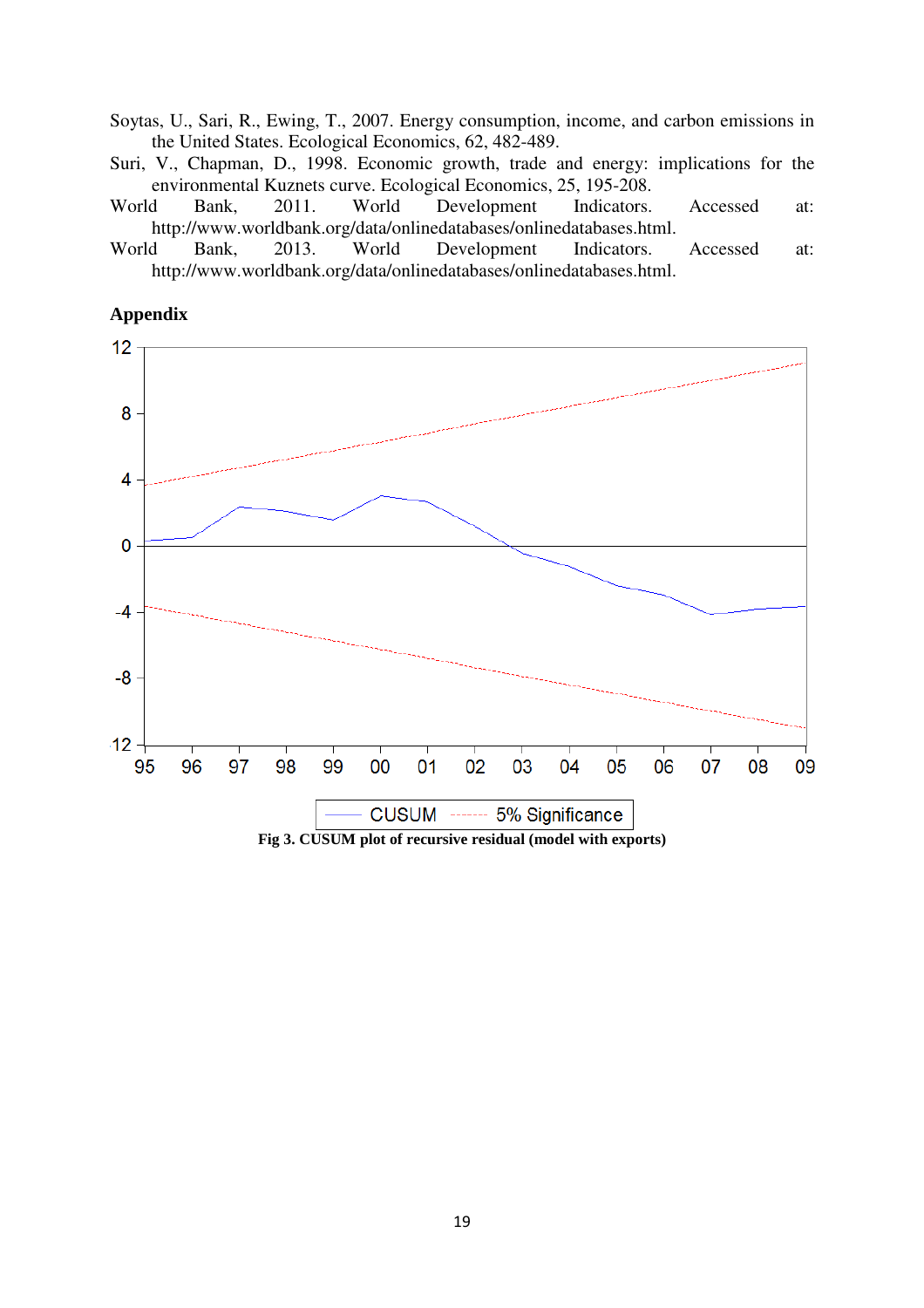